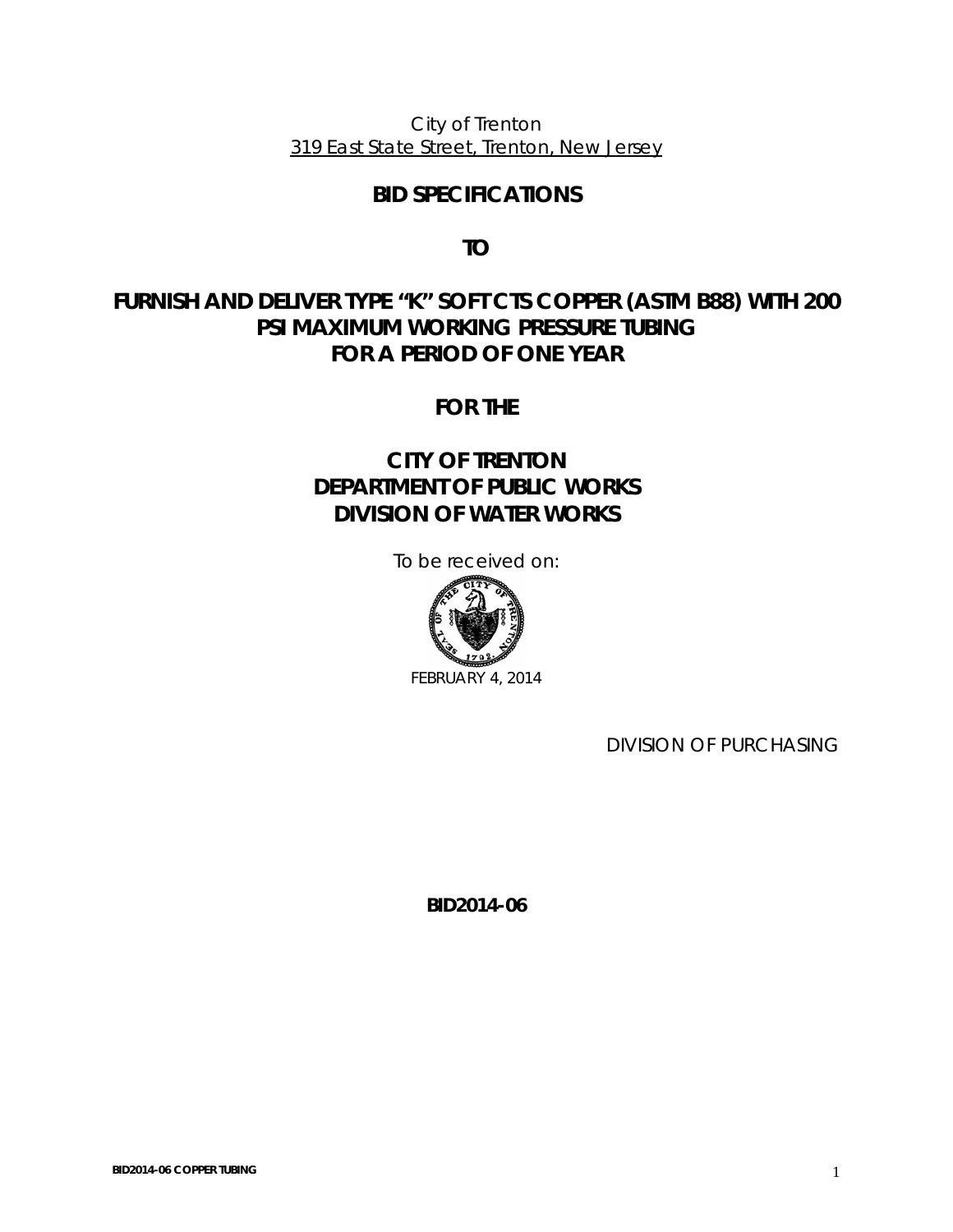## **CITY OF TRENTON BID DOCUMENT CHECKLIST (REQUIRED)**

| FAILURE TO SUBMIT ANY OF THESE ITEMS WITH YOUR BID IS MANDATORY CAUSE FOR<br><b>REJECTION OF BID</b>                                                                                                                                                    | Read and Initial |
|---------------------------------------------------------------------------------------------------------------------------------------------------------------------------------------------------------------------------------------------------------|------------------|
| X Stockholder Disclosure Certification (MANDATORY)                                                                                                                                                                                                      |                  |
| X Required Evidence EEO/Affirmative Action Regulations Questionnaire                                                                                                                                                                                    |                  |
| X Acknowledgement of Receipt of Addenda (To be Completed if Addenda are Issued)                                                                                                                                                                         |                  |
| MANDATORY ITEM(S), REQUIRED NO LATER THAN TIME PERIOD INDICATED<br><b>X</b> Business Registration Certificate - Bidder (Prior to Contract Award)                                                                                                        |                  |
| SUBMIT THE FOLLOWING/COMPLY WITH THE FOLLOWING<br>X Non-Collusion Affidavit                                                                                                                                                                             |                  |
| X Certification of Available Equipment                                                                                                                                                                                                                  |                  |
| X Affirmative Action Statement                                                                                                                                                                                                                          |                  |
| X Disclosure of Invested Activities in Iran (Required to be completed, dated and signed)<br>X One Original Complete Bid and One Complete Copy of the Bid                                                                                                |                  |
| X Americans With Disability Act of 1990 Language                                                                                                                                                                                                        |                  |
| $X$ Certification to hold bid consideration beyond sixty (60) days                                                                                                                                                                                      |                  |
| X Completed and Signed Proposal Page with Original Signature                                                                                                                                                                                            |                  |
| X Exceptions (if any)                                                                                                                                                                                                                                   |                  |
| This checklist is provided for bidder's use in assuring compliance with required documentation; however, it does not include all<br>specifications requirements and does not relieve the bidder of the need to read and comply with the specifications. |                  |

| Bidder Name:                     | Date: |  |  |  |
|----------------------------------|-------|--|--|--|
| Authorized Representative:       |       |  |  |  |
| Signature: <u>Communications</u> |       |  |  |  |
| Print Name & Title:              |       |  |  |  |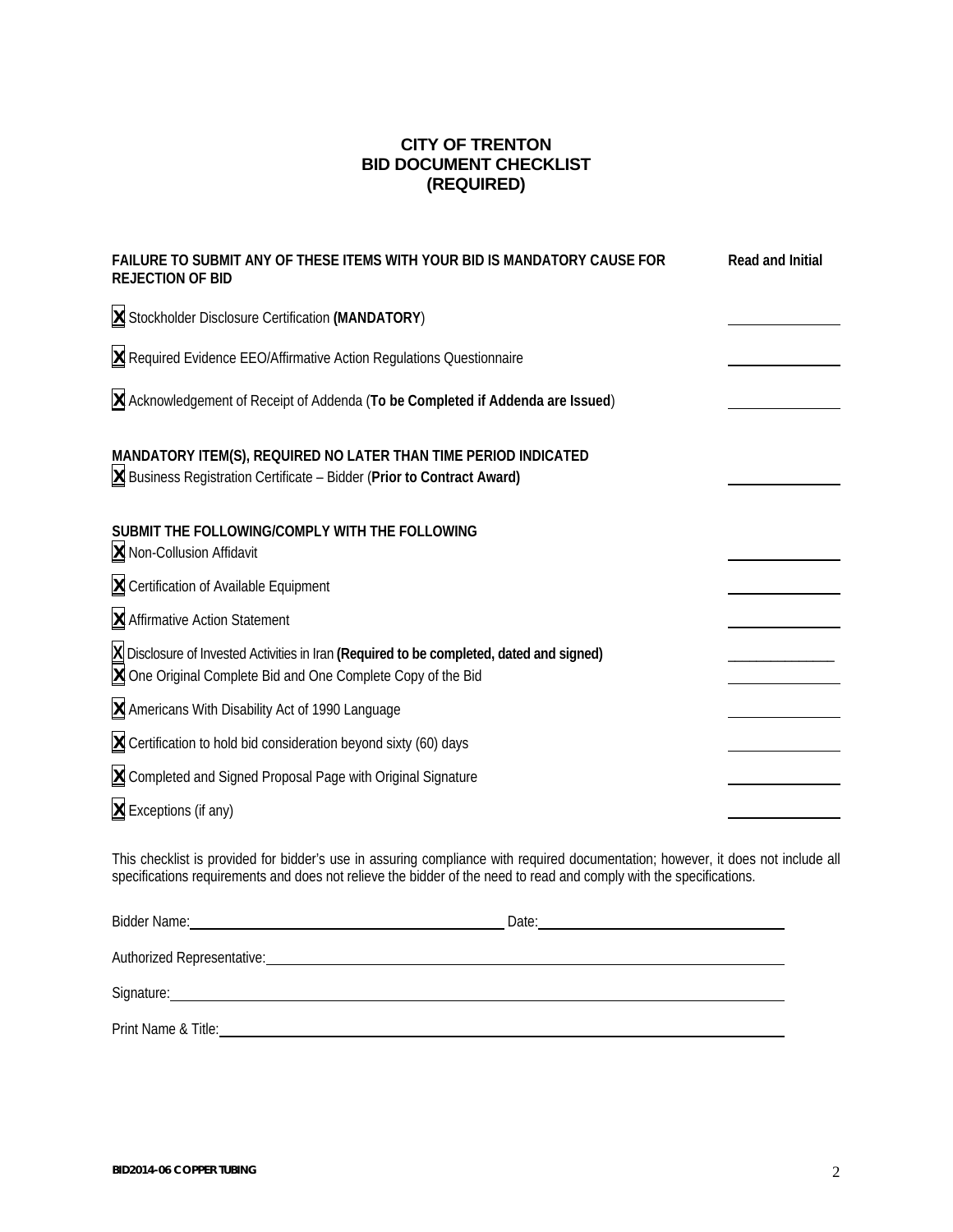### **NOTICE TO BIDDERS**

#### **BID2013-06**

**NOTICE IS HEREBY GIVEN** that sealed bids will be received by Isabel C. Garcia, Purchasing Agent, for the City of Trenton, County of Mercer, State of New Jersey on **FEBRUARY 4, 2014 at11:00AM** (am/pm) prevailing time in the City Hall Annex, 1st Floor, City Hall, 319 East State Street, Trenton, New Jersey, 08608 to:

FURNISH AND DELIVER TYPE "K" SOFT CTS COPPER (ASTM B88) WITH 200 PSI MAXIMUM WORKING PRESSURE TUBING FOR THE DIVISION OF WATER WORKS

Specifications and other bid information may be obtained at the Division of Purchasing, 1st Floor, City Hall Annex, 319 East State Street, Trenton, NJ 08608 during regular business hours (8:30 am - 4:30 pm) or at the City website. The link to request a copy of the bid is [http://www.trentonnj.org/Cit-e-Access/Bids/?TID=55&TPID=5563.](http://www.trentonnj.org/Cit-e-Access/Bids/?TID=55&TPID=5563)

**With the exception of the United States Postal Service, express mail shall be delivered to City Hall Annex, Division of Purchasing, 319 East State Street, 1st Floor, Trenton, New Jersey 08608.** 

It is the responsibility of prospective respondent's to check the City of Trenton's website at <http://www.trentonnj.org/Cit-e-Access/Bids/?TID=55&TPID=5563>for any addenda issued prior to the proposal opening. Failure to do so could result in the rejection of your submission.

Vendors are required to comply with the requirements of P.L. 1975,c.127(N.J.A.C.17:27 et seq).

City of Trenton Isabel C. Garcia Purchasing Agent **BID2014-06**  609-989-3135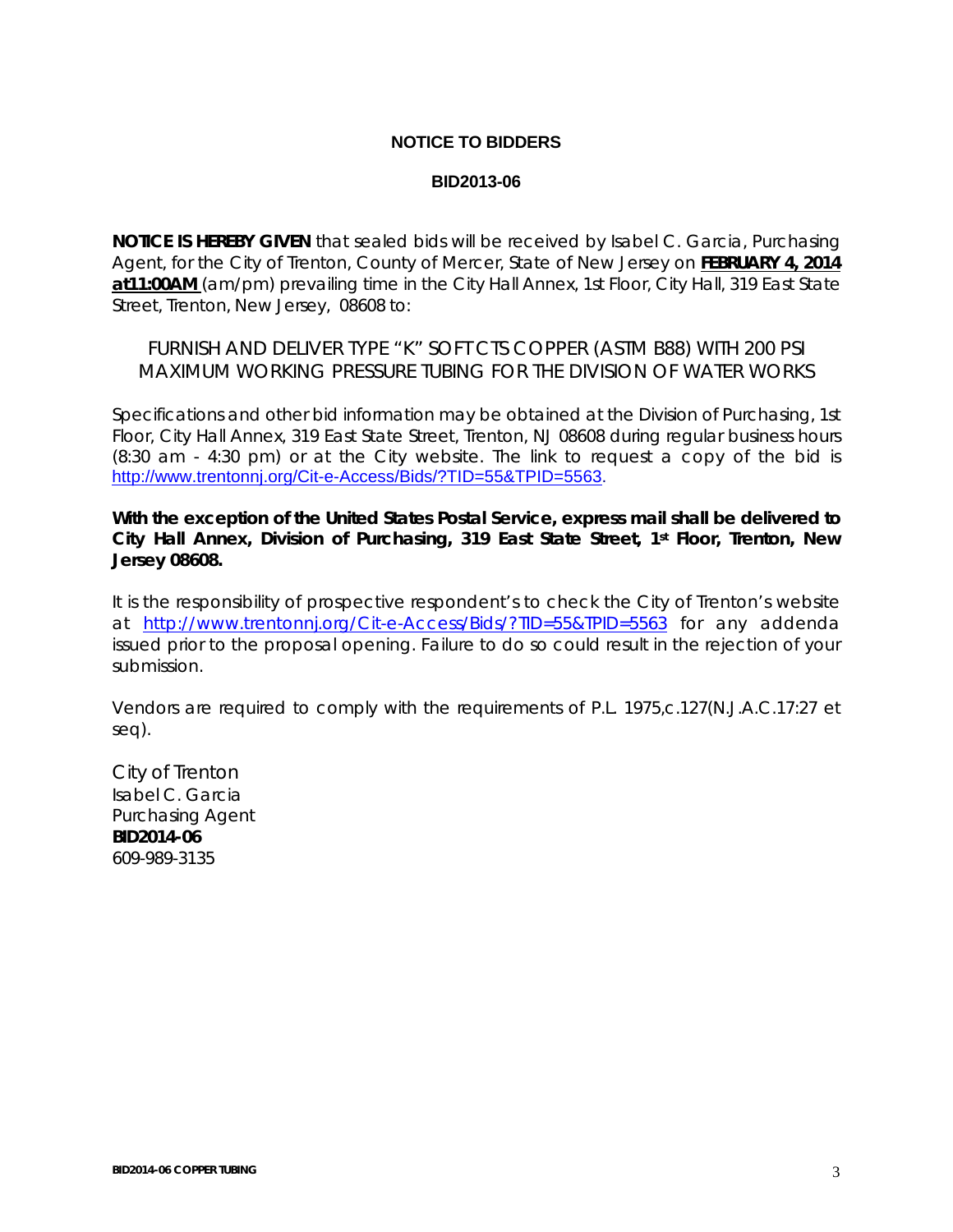# **REGISTER TO DO BUSINESS WITH THE CITY OF TRENTON**

An e-notification will be sent to all vendors currently registered with the City of Trenton, directing them to bidding opportunities, notices, postponements and addendums on the City of Trenton Division of Purchasing website.

# **REGISTER AT:**

<http://www.trentonnj.org/Cit-e-Access/Bids/?TID=55&TPID=5563>.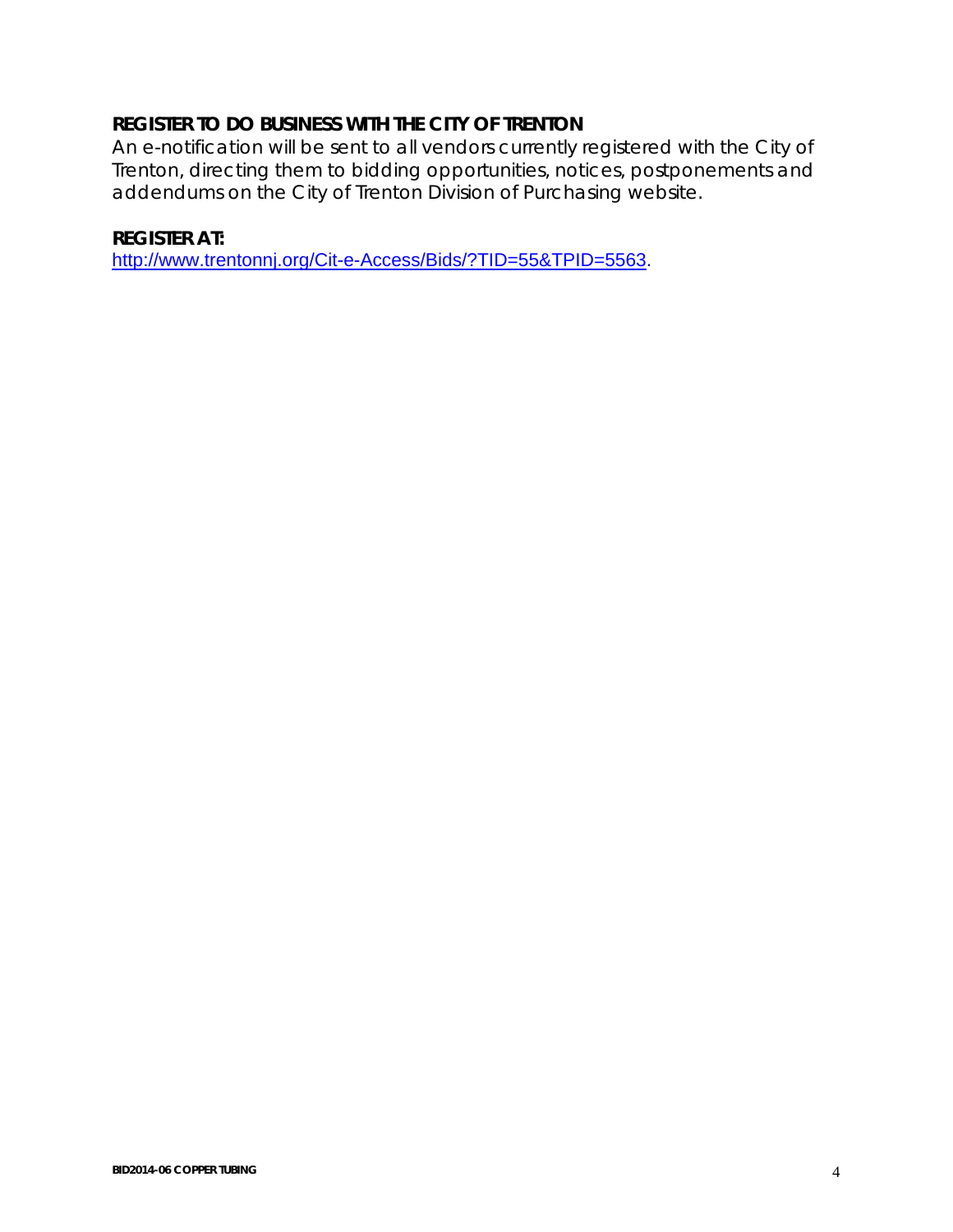## **CITY OF TRENTON ACKNOWLEDGMENT OF RECEIPT OF ADDENDA**

The undersigned Bidder hereby acknowledges receipt of the following Addenda:

| Addendum Number                                                                           | <u>Dated</u>                             |  |
|-------------------------------------------------------------------------------------------|------------------------------------------|--|
| the control of the control of the control of the control of the control of the control of |                                          |  |
| the control of the control of the control of the control of the control of                |                                          |  |
|                                                                                           |                                          |  |
| the control of the control of the control of the control of the control of                |                                          |  |
|                                                                                           |                                          |  |
|                                                                                           |                                          |  |
|                                                                                           |                                          |  |
|                                                                                           |                                          |  |
|                                                                                           | (Signature of Authorized Representative) |  |
|                                                                                           |                                          |  |
|                                                                                           |                                          |  |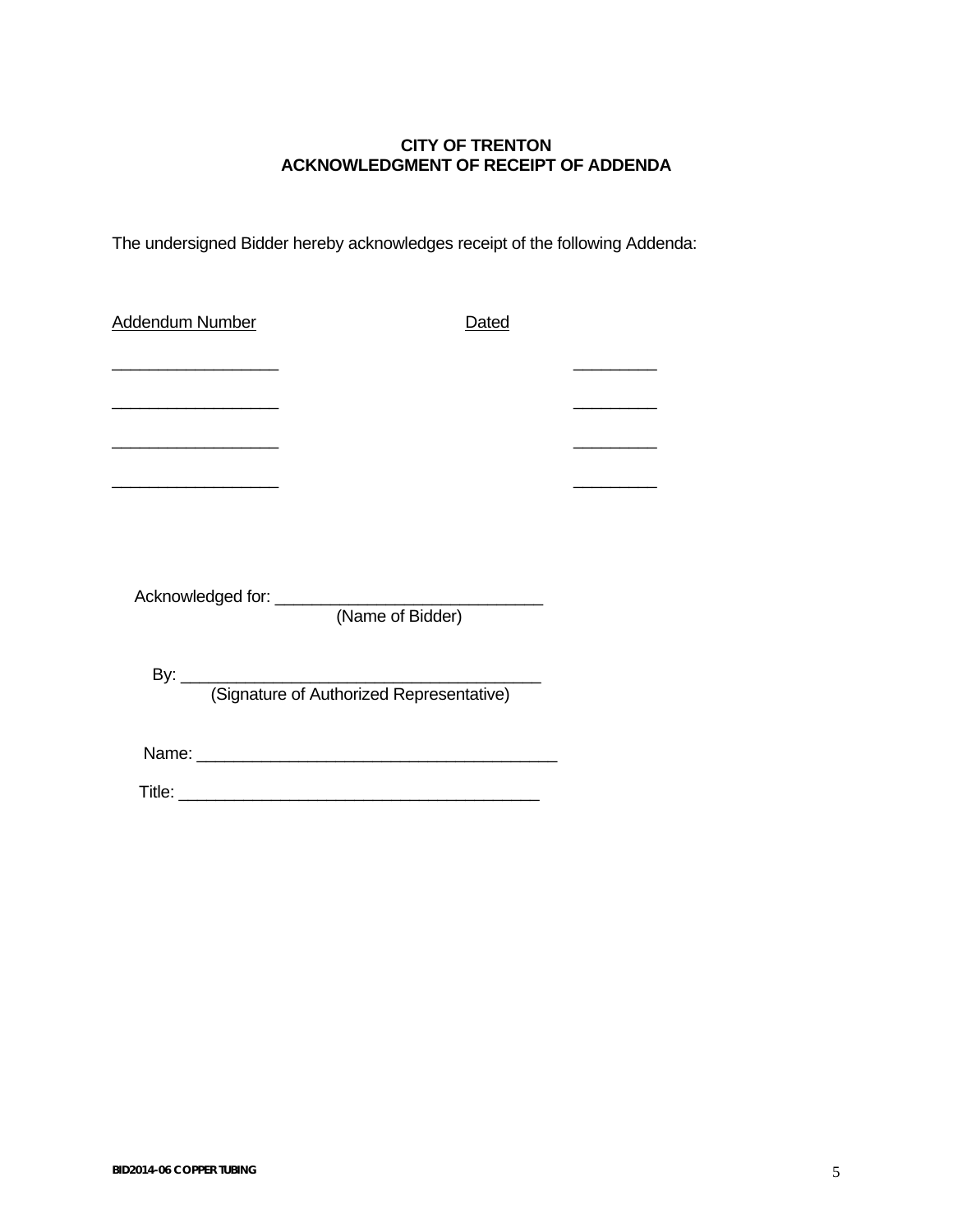# **Trenton Water Works Construction & Maintenance Office Fiscal Year 2014**

**Copper Service Tubing Order – Proposal & Specifications**  Type "K" soft CTS Copper (ASTM B88) with 200 PSI maximum working pressure

# **PROPOSAL**

The undersigned proposes to furnished and deliver in requested quantities *as needed* (F.O.B. with price for goods including the delivery with no extra freight charge line item) to the Trenton Water Works Yard at 333 Courtland St, Trenton, NJ.

# **SPECIFICATIONS**

| #              | <b>Material Description</b>                                                                      | Unit | Qt  | Unit<br>Price | <b>Total Price</b> |
|----------------|--------------------------------------------------------------------------------------------------|------|-----|---------------|--------------------|
|                | 3/4" CTS Type "K" soft Copper (ASTM B88) with 200<br>PSI maximum working pressure (60 ft/roll)   | Roll | 100 |               |                    |
| $\overline{2}$ | 1" CTS Type "K" soft Copper (ASTM B88) with 200 PSI<br>maximum working pressure (60 ft/roll)     | Roll | 10  |               |                    |
| 3              | 1-1/2" CTS Type "K" soft Copper (ASTM B88) with 200<br>PSI maximum working pressure (60 ft/roll) | Roll | 4   |               |                    |
| 4              | 2" CTS Type "K" soft Copper (ASTM B88) with 200 PSI<br>maximum working pressure (40 ft/roll)     | Roll | 4   |               |                    |
|                | Grand Total >>                                                                                   |      |     |               |                    |

- **NOTE (1):** Vendors bidding for materials shall take into consideration Municipal Bidding laws requiring one bid price for each item for the entire length of the contract.
- **NOTE (2)**: The Contract shall be enforceable up to one year from the date of the Purchase Order.
- **NOTE (3**): As the Trenton Water Works Warehouse cannot store all materials that are in the contract, the Vendor shall deliver to the Trenton Water Works only those material quantities requested on an as needed basis. Thereafter the TWW shall pay for those quantities received after delivery by the Vendor.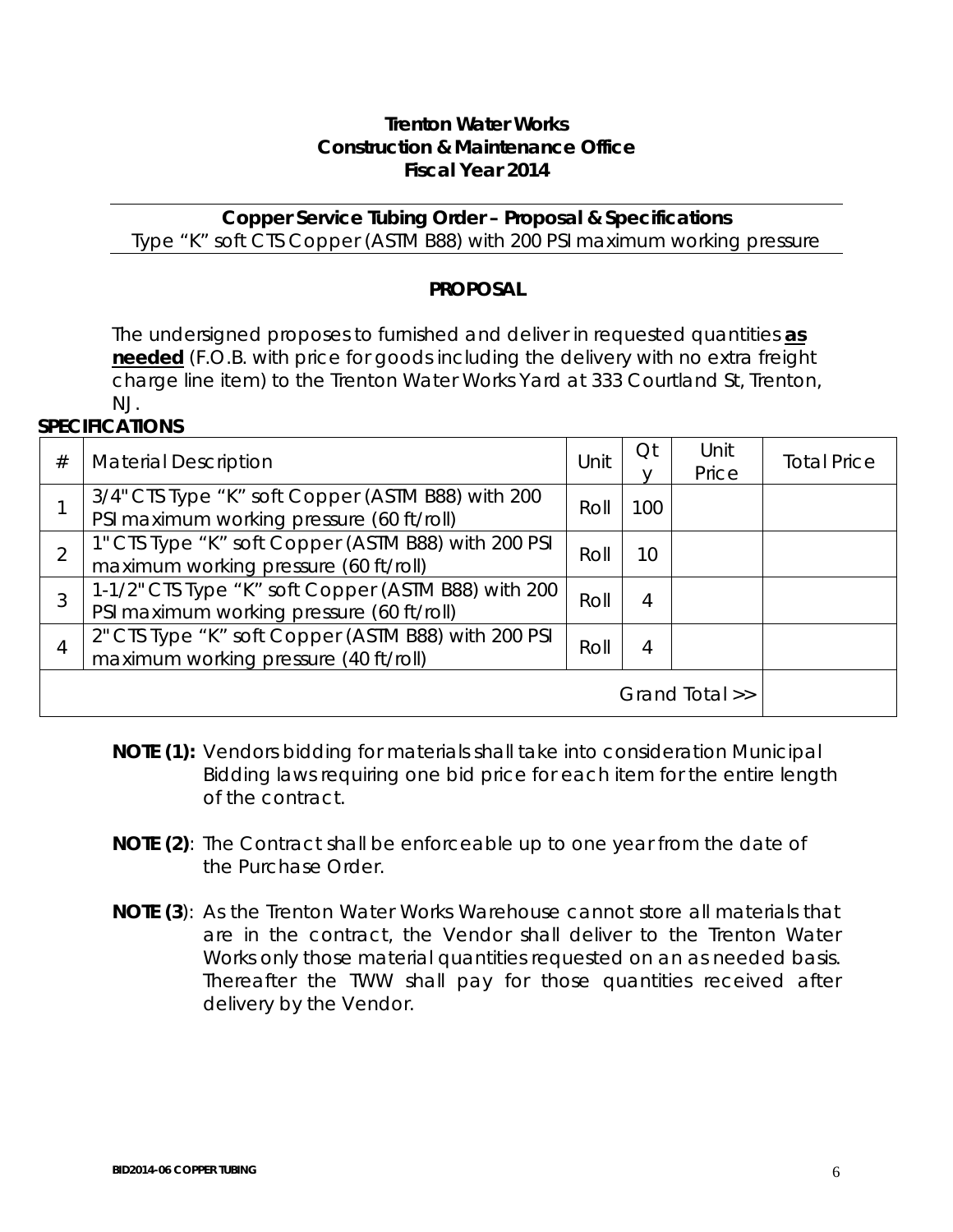The form must be completed fully and contain an original signature of the bidder or its authorized agent.

# **PROPOSAL FORM**

**\_\_\_\_\_\_\_\_\_\_\_\_\_\_\_\_\_\_\_\_\_\_\_\_\_\_\_\_\_\_\_\_\_\_\_\_\_\_\_\_\_\_\_\_\_\_\_\_\_\_\_\_\_\_\_\_\_\_\_\_\_**  (Contract Title and Bid Number, if applicable)

\_\_\_\_\_\_\_\_\_\_\_\_\_\_\_\_\_\_\_\_\_\_\_\_\_\_\_\_\_\_\_\_\_\_\_\_\_\_\_\_\_\_\_\_\_\_\_\_\_\_\_\_\_\_\_\_\_\_\_\_\_ (Description of goods/services being bid)

The undersigned proposes to furnish and deliver the above goods/services pursuant to the bid specification and made part hereof:

\_\_\_\_\_\_\_\_\_\_\_\_\_\_\_\_\_\_\_\_\_\_\_\_\_\_\_\_\_\_\_\_\_\_\_\_\_\_\_\_ \_\_\_\_\_\_\_\_\_\_\_\_\_\_\_\_\_\_\_\_\_\_\_\_\_\_\_\_

\_\_\_\_\_\_\_\_\_\_\_\_\_\_\_\_\_\_\_\_\_\_\_\_\_\_\_\_\_\_\_\_\_\_\_\_\_\_\_\_\_\_\_\_\_\_\_\_\_\_\_\_\_\_\_\_\_\_\_\_\_\_\_\_\_\_\_\_\_\_\_\_

\_\_\_\_\_\_\_\_\_\_\_\_\_\_\_\_\_\_\_\_\_\_\_\_\_\_\_\_\_\_\_\_\_\_\_\_\_\_ \_\_\_\_\_\_\_\_\_\_\_\_\_\_\_\_\_\_\_\_\_\_\_\_\_\_\_\_\_\_

\_\_\_\_\_\_\_\_\_\_\_\_\_\_\_\_\_\_\_\_\_\_\_\_\_\_\_\_\_\_\_\_ \_\_\_\_\_\_ \_\_\_\_\_\_\_\_\_\_\_\_\_\_\_\_\_\_\_\_\_\_\_\_\_\_\_\_\_\_

\_\_\_\_\_\_\_\_\_\_\_\_\_\_\_\_\_\_\_\_\_\_\_\_\_\_\_\_\_\_\_\_\_\_\_\_\_\_\_\_\_\_\_\_\_\_\_\_\_\_\_\_\_\_\_\_\_\_\_\_\_\_\_\_\_

GRAND TOTAL AMOUNT IN WORD

 $\frac{1}{2}$ GRAND TOTAL AMOUND IN NUMBER

Company Name Federal I.D. # or Social Security #

Address

Signature of Authorized Agent Type or Print Name

Title:

Telephone Number Date

\_\_\_\_\_\_\_\_\_\_\_\_\_\_\_\_\_\_\_\_\_\_\_\_\_\_\_\_\_\_\_\_\_\_\_\_\_\_ \_\_\_\_\_\_\_\_\_\_\_\_\_\_\_\_\_\_\_\_\_\_\_\_\_\_\_\_

Fax Number **E-mail address**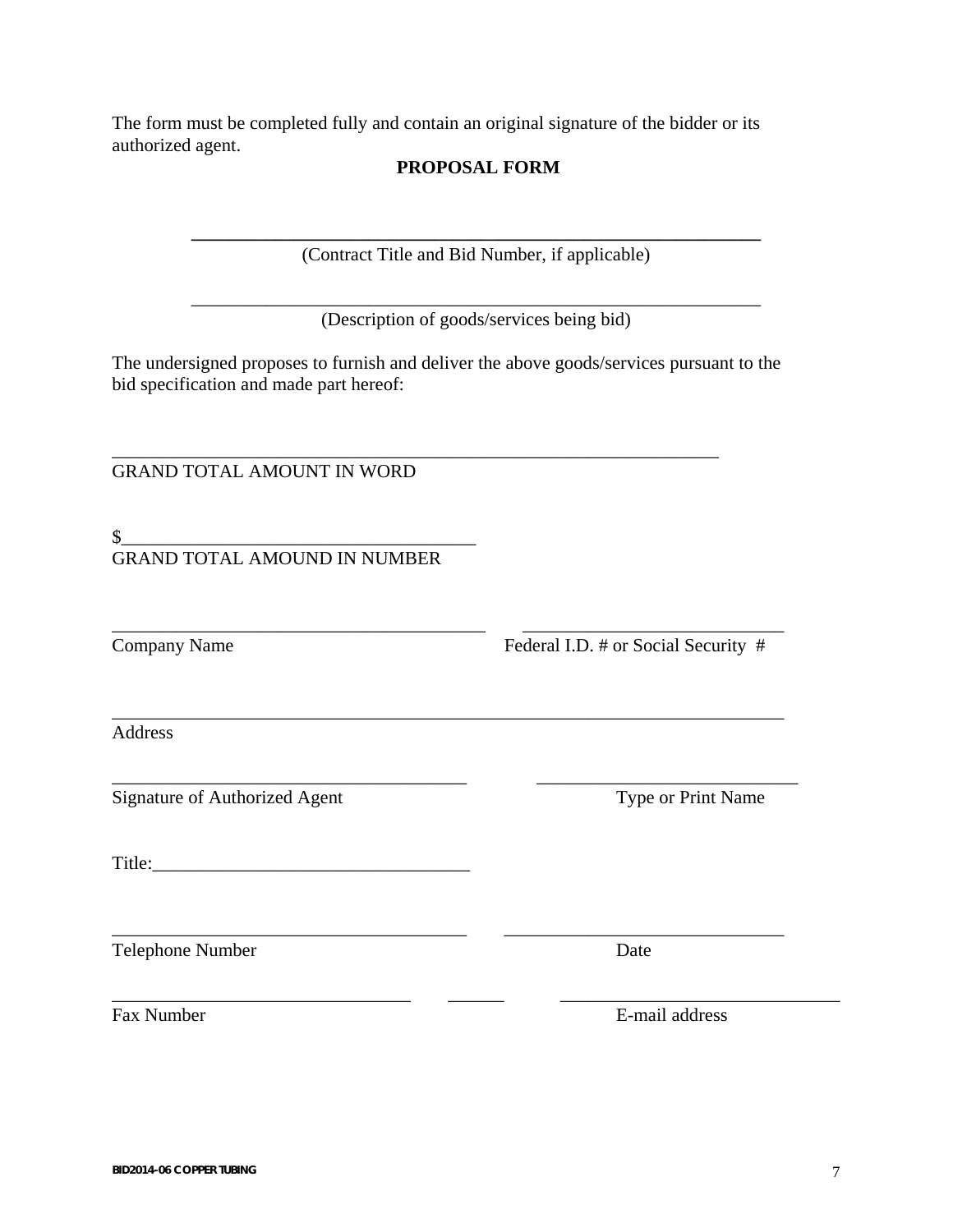## **City of Trenton Division of Purchasing 319 East State Street Trenton, New Jersey**

#### **INSTRUCTIONS TO BIDDERS**

#### **I. SUBMISSION OF BIDS**

A. City of Trenton, Mercer County, New Jersey (hereinafter referred to as "OWNER") invites sealed bids pursuant to the Notice to Bidders.

B. Sealed bids will be received by the designated representative at the time and place stated in the Notice to Bidders, and at such time and place will be publicly opened and read aloud.

C. The bid proposal form shall be submitted, in a sealed envelope: (1) addressed to the OWNER as follows: City of Trenton, Division of Purchasing, City Hall Annex, First Floor, 319 East State Street, Trenton, NJ 08608 (2) bearing the name and address of the bidder written on the face of the envelope, and (3) clearly marked "BID" with the contract title and/or bid # being bid.

D. It is the bidder's responsibility to see that bids are presented to the OWNER on the hour and at the place designated. Bids may be hand delivered or mailed; however, the OWNER disclaims any responsibility for bids forwarded by regular or overnight mail. If the bid is sent by overnight mail, the designation in section C, above, must also appear on the outside of the delivery company envelope. Bids received after the designated time and date will be returned unopened.

E. Sealed bids forwarded to the OWNER before the time of opening of bids may be withdrawn upon written application of the bidder who shall be required to produce evidence showing that the individual is or represents the principal or principals involved in the bid. Once bids have been opened, they must remain firm for a period of sixty (60) calendar days.

F. All prices and amounts must be written in ink or preferably typewritten. Bids containing any conditions, omissions, unexplained erasures or alterations, items not called for in the bid proposal form, attachment of additive information not required by the specifications, or irregularities of any kind, may be rejected by the OWNER. Any changes, white-outs, strike-outs, etc. on the proposal page must be initialed in ink by the person responsible for signing the bid.

G. Each bid proposal form must give the full business address of the bidder and be signed by an authorized representative. Bids by partnerships must furnish the full name of all partners and must be signed in the partnership name by one of the members of the partnership or by an authorized representative, followed by the signature and designation of the person signing. Bids by corporations must be signed in the legal name of the corporation, followed by the name of the State in which incorporated and must contain the signature and designation of the president, secretary or other person authorized to bind the corporation in the matter. When requested, satisfactory evidence of the authority of the officer signing shall be furnished.

H. Bidders must insert prices for furnishing all of the materials and/or labor required by these specifications. Prices shall be net, including any charges for packing, crating, containers, etc. All transportation charges shall be fully prepaid by the contractor F.O.B. destination and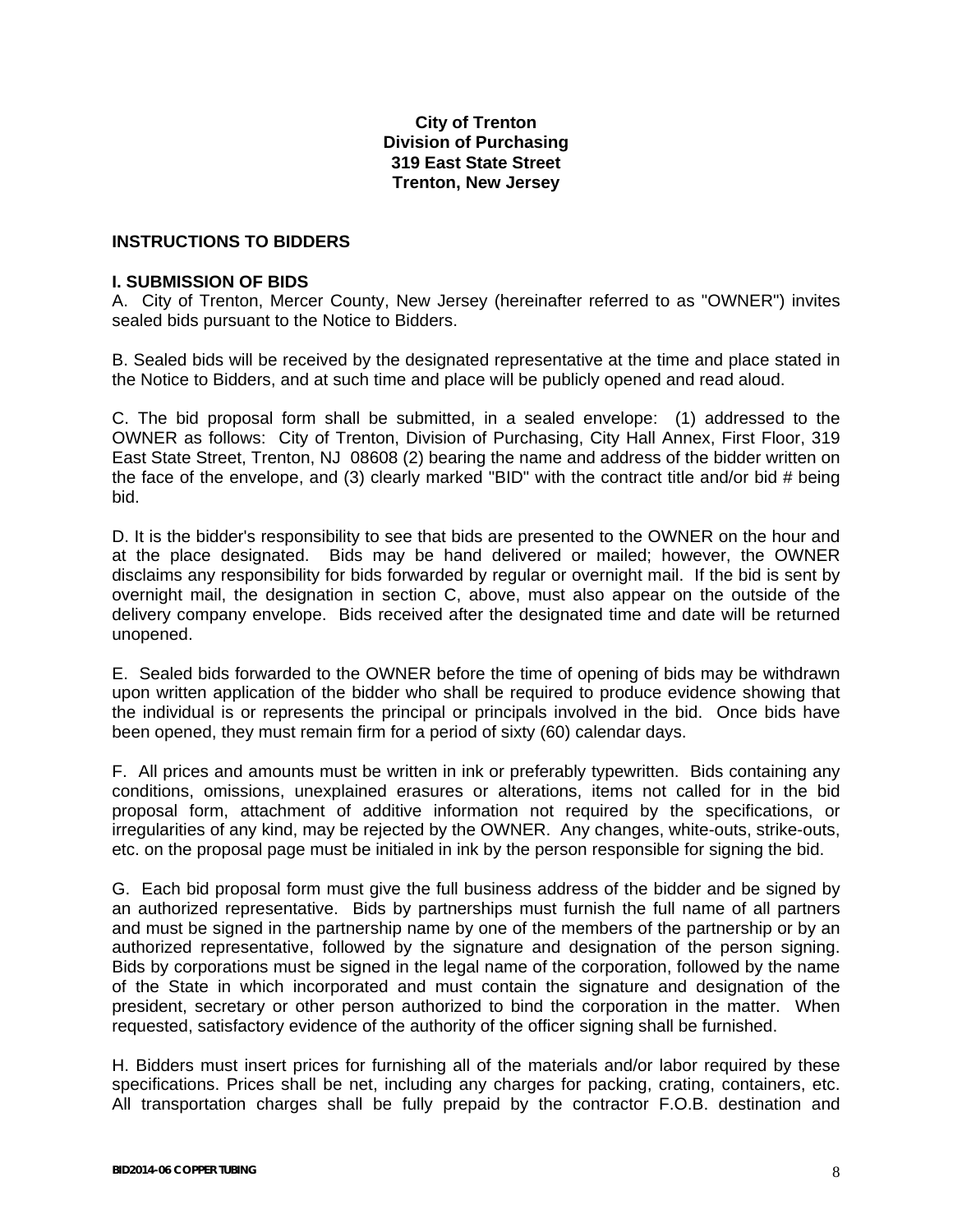placement at locations specified by the OWNER. As specified, placement may require inside deliveries. No additional charges will be allowed for any transportation costs resulting from partial shipments made at the contractor's convenience.

I. The vendor shall guarantee any or all materials and services supplied under these specifications. Defective or inferior items shall be replaced at the expense of the vendor. In case of rejected materials, the vendor will be responsible for return freight charges.

### **II. BID SECURITY**

#### **The following provisions if indicated by an (X), shall be applicable to this bid and be made a part of the bidding documents:**

#### **A. BID GUARANTEE**

Bidder shall submit with the bid a certified check, cashier's check or bid bond in the amount of ten percent (10%) of the total price bid, but not in excess of \$20,000, payable unconditionally to the OWNER. When submitting a Bid Bond, it shall contain Power of Attorney for full amount of Bid Bond from a surety company authorized to do business in the State of New Jersey and acceptable to the OWNER. The check or bond of the unsuccessful bidder(s) shall be returned as prescribed by law. The check or bond of the bidder to whom the contract is awarded shall be retained until a contract is executed and the required performance bond or other security is submitted. The check or bond of the successful bidder shall be forfeited if the bidder fails to enter into a contract pursuant to N.J.S.A. 40A:11-21. Failure to submit this shall be cause for rejection of the bid.

## **B. CONSENT OF SURETY**

Bidder shall submit with the bid a Certificate (Consent of Surety) with Power of Attorney for full amount of bid price from a Surety Company authorized to do business in the State of New Jersey and acceptable to the OWNER stating that it will provide said bidder with a Performance Bond in the full amount of the bid. This certificate shall be obtained in order to confirm that the bidder to whom the contract is awarded will furnish Performance and Payment Bonds from an acceptable surety company on behalf of said bidder, any or all subcontractors or by each respective subcontractor or by any combination thereof which results in performance security equal to the total amount of the contract, pursuant to N.J.S.A. 40A:11-22.

Failure to submit this shall be cause for rejection of the bid.

#### **C. PERFORMANCE BOND**

Successful bidder shall simultaneously with the delivery of the executed contract, submit an executed bond in the amount of one hundred percent (100%) of the acceptable bid as security for the faithful performance of this contract.

Failure to deliver this with the executed contract shall be cause for declaring the contract null and void.

## **D. LABOR AND MATERIAL (PAYMENT) BOND**

Successful bidder shall with the delivery of the performance bond submit an executed payment bond to guarantee payment to laborers and suppliers for the labor and material used in the work performed under the contract.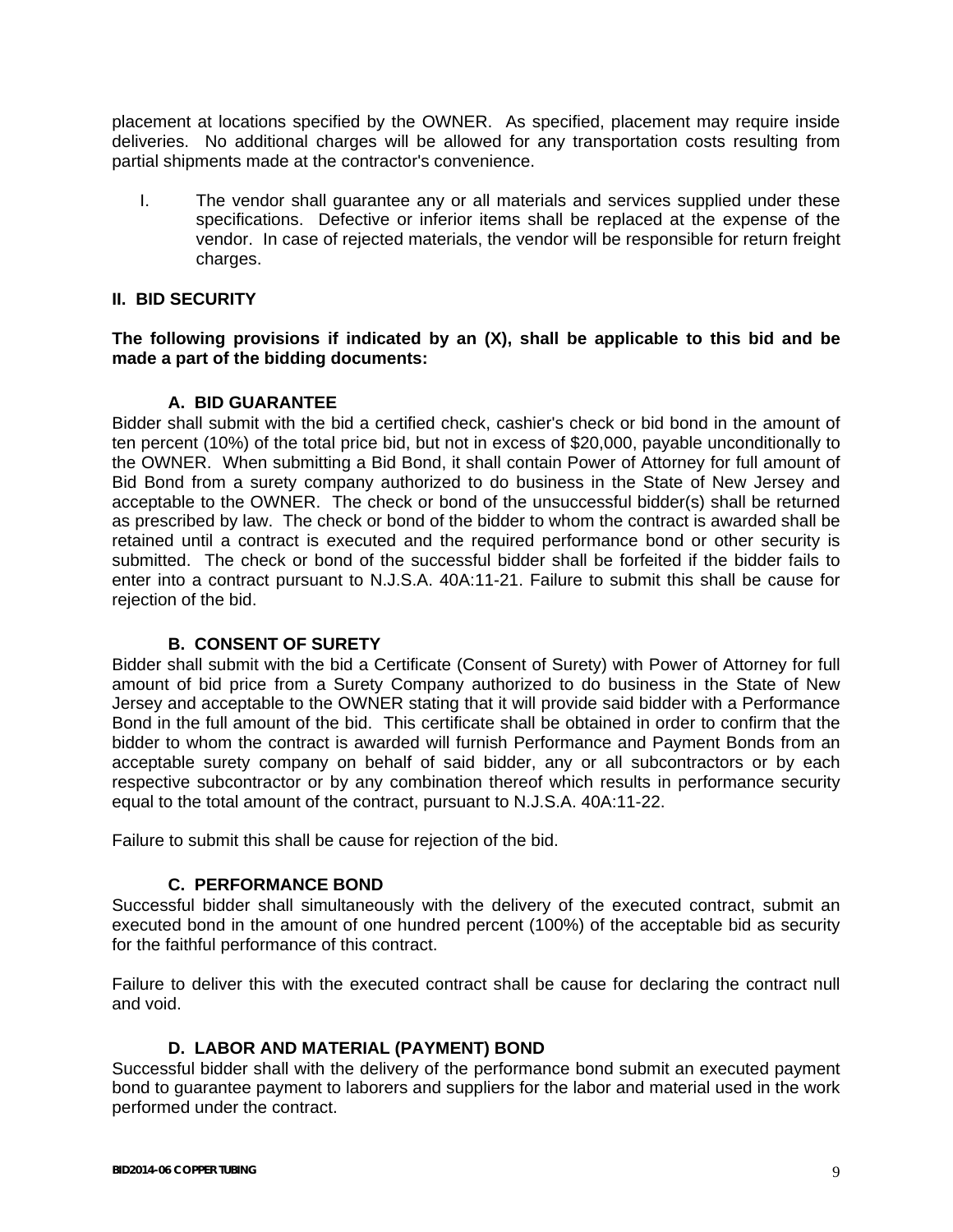Failure to deliver this with the performance bond shall be cause for declaring the contract null and void.

### **E. MAINTENANCE BOND**

Successful bidder shall upon acceptance of the work submit a maintenance bond in the amount of 100% guaranteeing against defective quality of work or materials for the period of:

- $-$  1 year
- $\frac{2}{1}$  2 years

The performance bond provided shall not be released until final acceptance of the whole work and then only if any liens or claims have been satisfied and any maintenance bonds required have been executed and approved by the OWNER.

The surety on such bond or bonds shall be a duly authorized surety company authorized to do business in the State of New Jersey N.J.S.A. 17:31-5.

#### **III. INTERPRETATION AND ADDENDA**

A. The bidder understands and agrees that its bid is submitted on the basis of the specifications prepared by the OWNER. The bidder accepts the obligation to become familiar with these specifications.

B. Bidders are expected to examine the specifications and related documents with care and observe all their requirements. Ambiguities, errors or omissions noted by bidders should be promptly reported in writing to the appropriate official. In the event the bidder fails to notify the OWNER of such ambiguities, errors or omissions, the bidder shall be bound by the bid.

C. No oral interpretation of the meaning of the specifications will be made to any bidder. Every request for an interpretation shall be in writing, addressed to the OWNER'S representative stipulated in the bid. In order to be given consideration and timely issuance of addenda, if any, for all bids other than construction and municipal solid waste collection and disposal service, written requests for interpretation must be received at least seven (7) days prior to the date fixed for the opening of the bids Saturdays, Sundays, and holidays excepted; and for construction work bids, written requests for interpretation must be received at least nine (9) days, Saturdays, Sundays and holidays excepted prior to the date fixed for the opening of the bids. Any and all such interpretations and any supplemental instructions will be in the form of written addenda to the specifications, and will be distributed to all prospective bidders, in accordance with N.J.S.A. 40A:11-23. All addenda so issued shall become part of the contract documents, and shall be acknowledged by the bidder in the bid. The OWNER'S interpretations or corrections thereof shall be final.

#### **D. DISCREPANCIES IN BIDS**

1. If the amount shown in words and its equivalent in figures do not agree, the written words shall be binding. Ditto marks are not considered writing or printing and shall not be used.

2. In the event that there is a discrepancy between the unit prices and the extended totals, the unit prices shall prevail. In the event there is an error of the summation of the extended totals, the computation by the OWNER of the extended totals shall govern.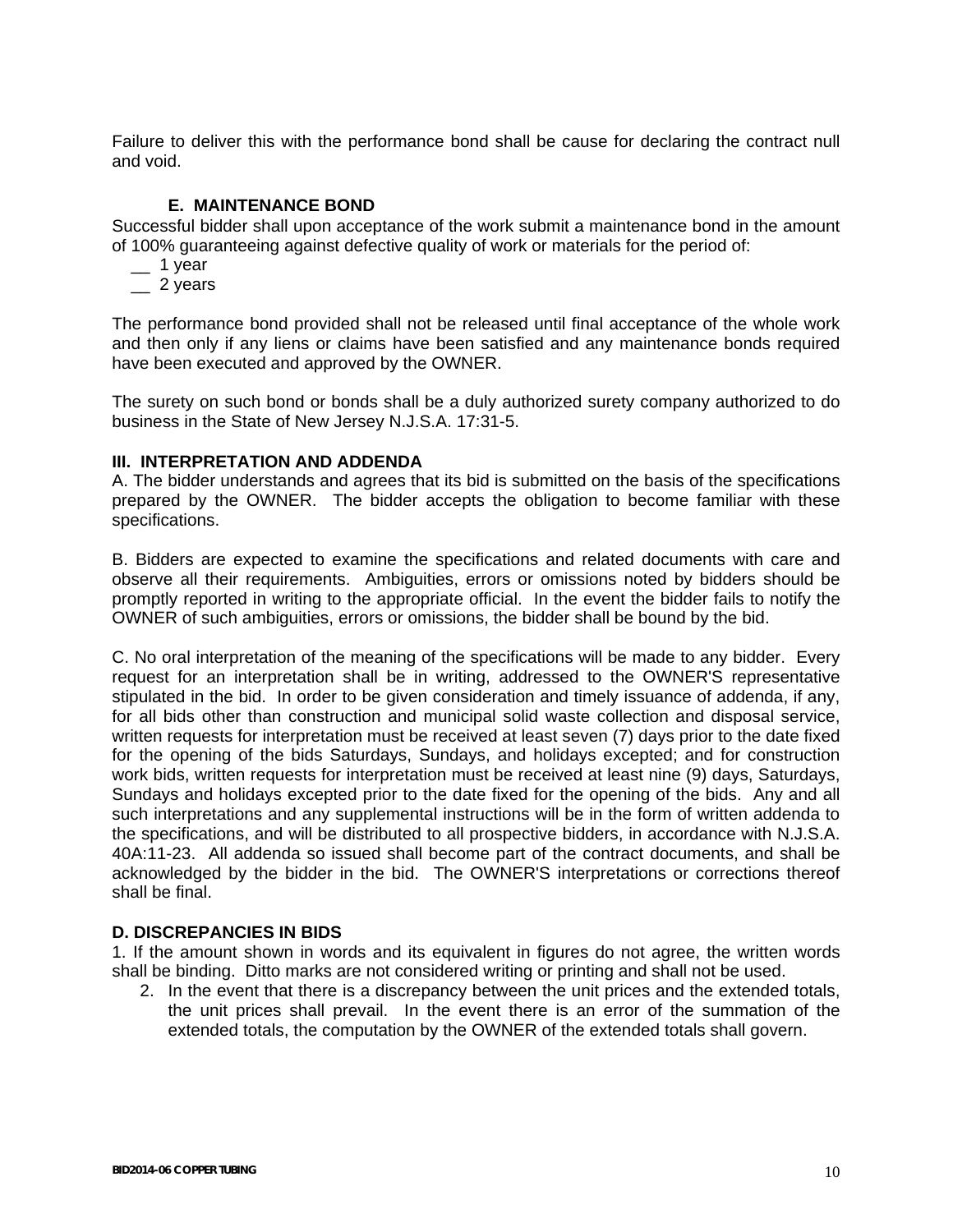### **IV. BRAND NAMES, PATENTS AND STANDARDS OF QUALITY**

A. Brand names and/or descriptions used in this bid are to acquaint bidders with the type of commodity desired and will be used as a standard by which alternate or competitive materials offered will be judged. Competitive items must be equal to the standard described and be of the same quality of work. Variations between materials described and the materials offered are to be fully identified and described by the bidder on a separate sheet and submitted with the bid proposal form. Vendor's literature WILL NOT suffice in explaining exceptions to these specifications. In the absence of any changes by the bidder, it will be presumed and required that materials as described in the proposal be delivered.

B. It is the responsibility of the bidder to demonstrate the equivalency of item(s) offered. The OWNER reserves the right to evaluate the equivalency of an item(s) which, in its deliberations, meets its requirements.

C. In submitting its bid, the bidder certifies that the merchandise to be furnished will not infringe upon any valid patent or trademark and that the successful bidder shall, at its own expense, defend any and all actions or suits charging such infringement, and will save the OWNER harmless from any damages resulting from such infringement.

D. Only manufactured and farm products of the United States, wherever available, shall be used on this contract pursuant to N.J.S.A. 40A:11-18.

E. Wherever practical and economical to the OWNER, it is desired that recycled or recyclable products be provided. Please indicate when recycled products are being offered.

#### **V. INSURANCE AND INDEMNIFICATION**

#### **A. Insurance Requirements**

1. Worker's Compensation and Employer's Liability Insurance

This insurance shall be maintained in force during the life of this contract by the bidder covering all employees engaged in performance of this contract in accordance with the applicable statute. Minimum Employer's Liability \$500,000.

#### 2. General Liability Insurance

This insurance shall have limits of not less than \$1,000,000 combined single limit and \$2,000,000 aggregate, and shall be maintained in force during the life of this contract by the bidder.

#### 3. Automobile Liability Insurance

This insurance covering bidder for claims arising from owned, hired and non-owned vehicles with limits of not less than \$1,000,000. Limit shall be maintained in force during the life of this contract by the bidder.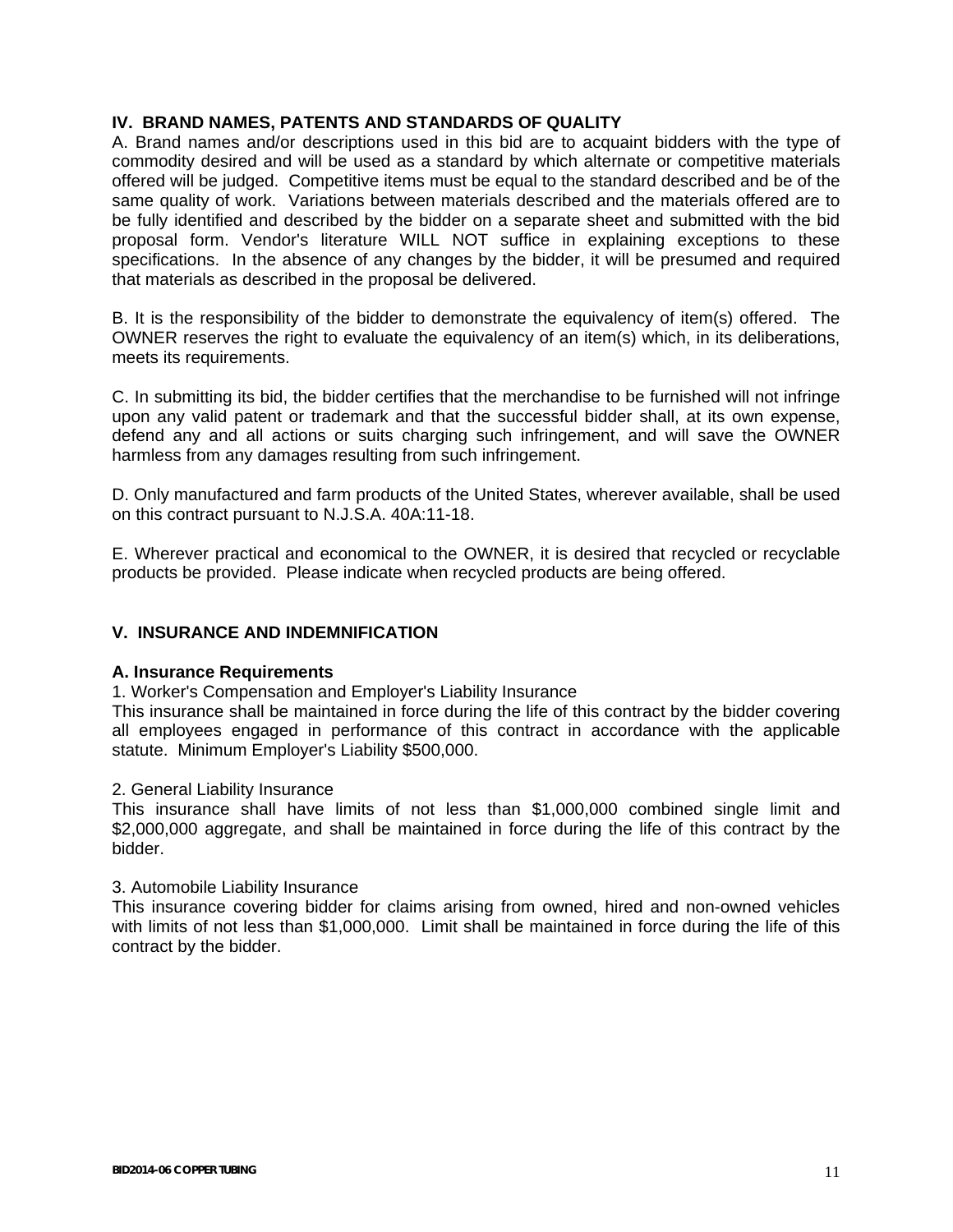#### **B. Certificates of the Required Insurance**

Certificates as listed above shall be submitted along with the contract as evidence covering Comprehensive General Liability, Comprehensive Automobile Liability, and where applicable, necessary Worker's Compensation and Employer's Liability Insurance. Such coverage shall be with acceptable insurance companies operating on an admitted basis in the State of New Jersey and shall name the OWNER as an additional insured.

#### **C. Indemnification**

Successful bidder will indemnify and hold harmless the OWNER from all claims, suits or actions and damages or costs of every name and description to which the OWNER may be subjected or put by reason of injury to the person or property of another, or the property of the OWNER, resulting from negligent acts or omissions on the part of the bidder, the bidder's agents, servants or subcontractors in the delivery of materials and supplies, or in the performance of the work under this agreement.

#### **VI. PREPARATION OF BIDS**

A. The OWNER is exempt from any local, state or federal sales, use or excise tax.

## **B. Estimated Quantities (Open-End Contracts)**

The OWNER has attempted to identify the item(s) and the estimated amounts of each item bid to cover its requirements; however, past experience shows that the amount ordered may be different than that submitted for bidding. The right is reserved to decrease or increase the quantities specified in the specifications pursuant to N.J.A.C. 5:34-4.9. **NO MINIMUM PURCHASE IS IMPLIED OR GUARANTEED.** 

C. Successful bidder shall be responsible for obtaining any applicable permits or licenses from any government entity that has jurisdiction to require the same. All bids submitted shall include this cost in the bid price agreement.

## **VII. STATUTORY AND OTHER REQUIREMENTS**

A. Mandatory Affirmative Action Certification

No firm may be issued a contract unless it complies with the affirmative action regulations of N.J.S.A. 10:5-31 et seq. and N.J.A.C. 17:27.

#### **1. Procurement, Professional and Service Contracts**

All successful vendors must submit, within seven days after the receipt of the notice of intent to award the contract or the receipt of the contract, one of the following:

i. A photocopy of a valid letter for an approved Federal Affirmative Action Plan (good for one year from the date of the letter), or

ii. A photocopy of an approved Certificate of Employee Information Report, or

iii. If the vendor has none of the above, the public agency is required to provide the vendor with an initial Affirmative Action Employee Information Report (AA-302).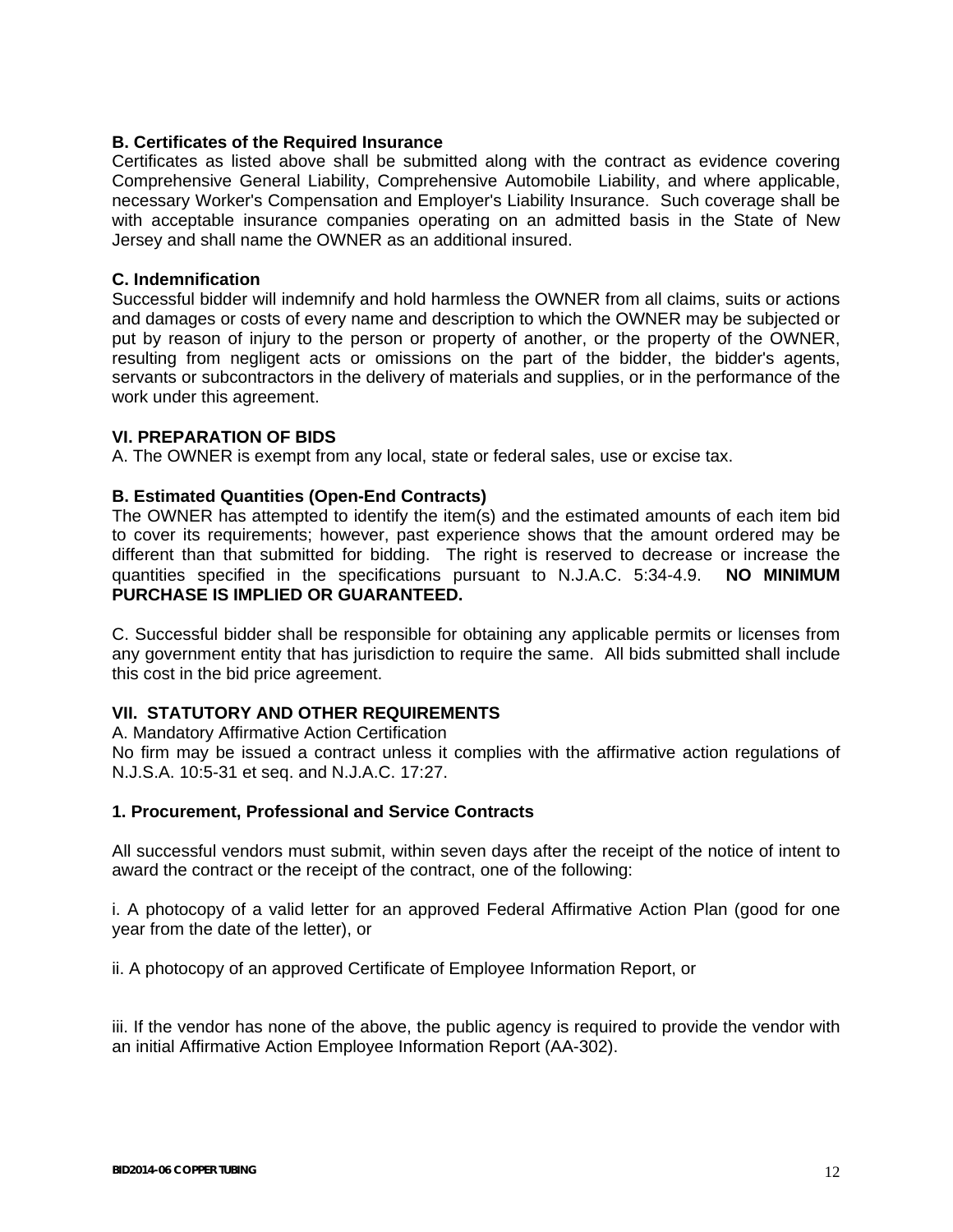### **2. Construction Contracts**

All successful contractors must submit within three days of the signing of the contract an Initial Project Manning Report (AA201- available upon request from the Affirmative Action Office) for any contract award that meets or exceeds the bidding threshold.

#### **B. Americans with Disabilities Act of 1990**

Discrimination on the basis of disability in contracting for the purchase of bids and services is prohibited. The successful bidder is required to read Americans with Disabilities language that is part of this specification and agrees that the provisions of Title II of the Act are made a part of the contract. The successful bidder is obligated to comply with the Act and to hold the OWNER harmless.

#### **C. Prevailing Wage Act (When Applicable)**

Pursuant to N.J.S.A. 34:11-56.25 et seq., successful bidders on projects for public work shall adhere to all requirements of the New Jersey Prevailing Wage Act. The contractor shall be required to submit a certified payroll record to the OWNER within ten (10) days of the payment of the wages. The contractor is also responsible for obtaining and submitting all subcontractors' certified payroll records within the aforementioned time period. The contractor shall submit said certified payrolls in the form set forth in N.J.A.C. 12:60-6.1(c). It will be the contractor's responsibility to obtain any additional copies of the certified payroll form to be submitted by contacting the Office of Administrative Law, CN 049, Trenton, New Jersey 08625 or the New Jersey Department of Labor, Division of Workplace Standards.

#### **D. Stockholder Disclosure**

Chapter 33 of the Public Laws of 1977 provides that no corporation or partnership shall be awarded any contract for the performance of any work or the furnishing of any materials or supplies, unless, prior to the receipt of the bid or accompanying the bid of said corporation or partnership, there is submitted a statement setting forth the names and addresses of all stockholders in the corporation or partnership who own ten percent or more of its stock of any class, or of all individual partners in the partnership who own a ten percent or greater interest therein. Form of Statement shall be completed and attached to the bid proposal.

#### **E. The New Jersey Worker and Community Right to Know Act**

The manufacturer or supplier of a substance or mixture shall supply the Chemical Abstracts Service number of all the components of the mixture or substance and the chemical name. The manufacturer and supplier must properly label each container. Further, all applicable Material Safety Data Sheets (MSDS) - hazardous substance fact sheet - must be furnished.

#### **F. Non-Collusion Affidavit**

The Non-Collusion Affidavit, which is part of these specifications, shall be properly executed and submitted with the bid proposal.

#### **G. Bid Document Checklist**

Pursuant to NJSA 40A:11-23.1, the bid document checklist must be completed and submitted with your bid.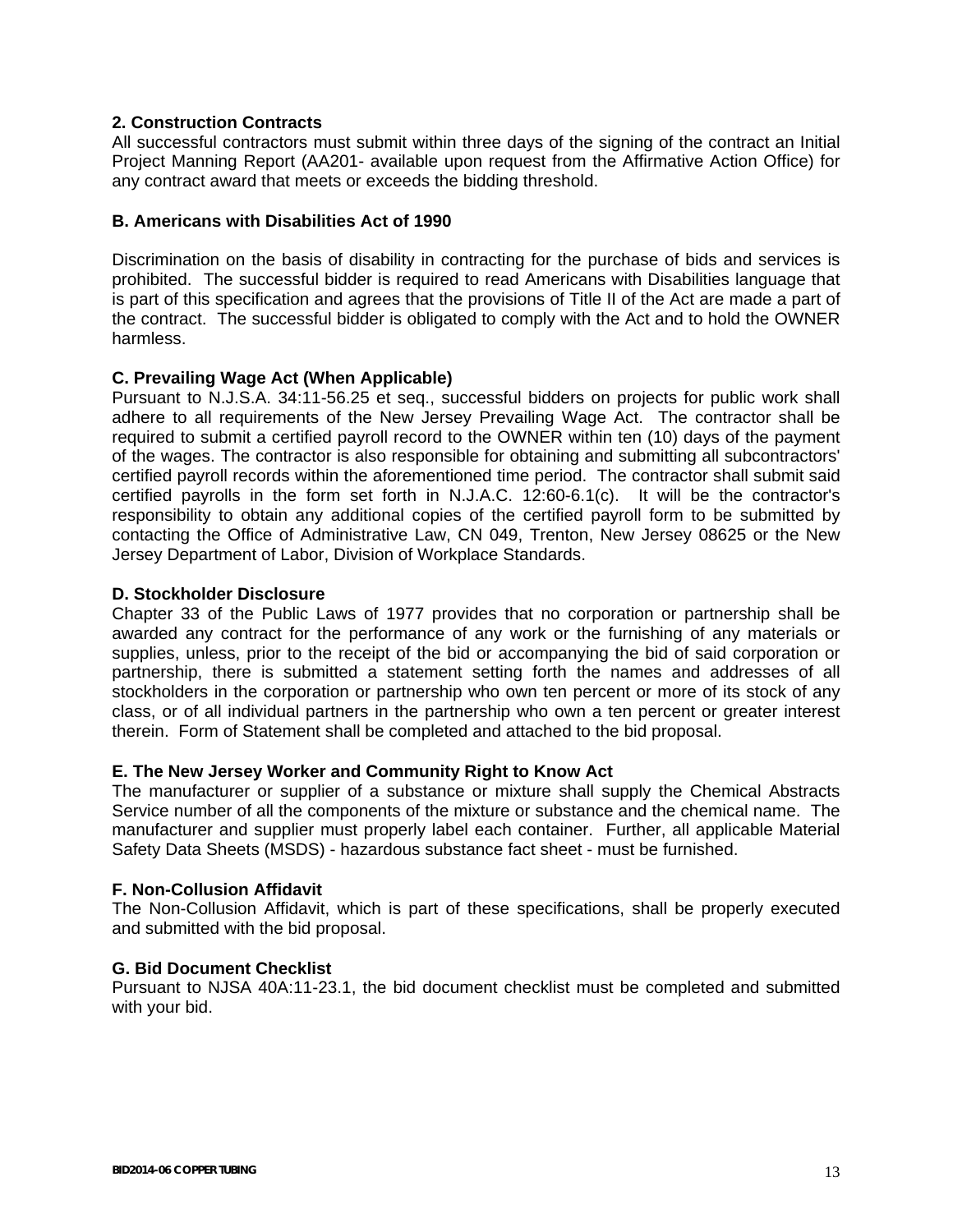### **H. PUBLIC WORKS CONTRACTOR REGISTRATION ACT**

Pursuant to P.L. 1999, c.238 (C.34:11-56.48 et seq), no contractor shall bid on any contract for public work as defined in section 2 of P.L.1963,c.150 (C.34:11-56.26) unless the contractor is registered pursuant to this act. No contractor shall list a subcontractor in a bid proposal for the contract unless the subcontractor is registered. Applications for registration are available from: NEW JERSEY DEPARTMENT OF LABOR, DIVISION OF WAGE AND HOUR COMPLIANCE, PO BOX 389, TRENTON, NJ 08625-0389. The contractor shall submit a copy of the registration certificate with their bid. Failure to submit the certificate may be cause for rejection of the bid. Each contractor shall, after the bid is made and prior to the awarding of the contract, submit to the City of Trenton the certificates of registration for all subcontractors listed in the bid.

#### **I. BUSINESS REGISTRATION OF PUBLIC CONTRACTORS**

Pursuant to P.L. 2004, c 57 (Chapter 57) NJSA 52:32-44, all prospective bidders (as well as any subcontractors) must provide proof of State of New Jersey business registration with the bid or prior to the award of the contract. Proof of business registration shall be a copy of a Business Registration Certificate issued by the New Jersey Department of the Treasury, Division of Revenue.

#### **New Jersey Business Registration Requirements\_for Construction Contracts**

The contractor shall provide written notice to its subcontractors and suppliers of the responsibility to submit proof of business registration to the contractor. The requirement of proof of business registration extends down through all levels (tiers) of the project.

Before final payment on the contract is made by the contracting agency, the contractor shall submit an accurate list and the proof of business registration of each subcontractor or supplier used in the fulfillment of the contract, or shall attest that no subcontractors were used.

For the term of the contract, the contractor and each of its affiliates and a subcontractor and each of its affiliates [N.J.S.A. 52:32-44(g)(3)] shall collect and remit to the Director, New Jersey Division of Taxation, the use tax due pursuant to the Sales and Use Tax Act on all sales of tangible personal property delivered into this State, regardless of whether the tangible personal property is intended for a contract with a contracting agency.

A business organization that fails to provide a copy of a business registration as required pursuant to section 1 of P.L.2001, c.134 (C.52:32-44 et al.) or subsection e. or f. of section 92 of P.L.1977, c.110 (C.5:12-92), or that provides false business registration information under the requirements of either of those sections, shall be liable for a penalty of \$25 for each day of violation, not to exceed \$50,000 for each business registration copy not properly provided under a contract with a contracting agency."

#### **New Jersey Business Registration Requirements\_for Non-Construction Contracts**

The contractor shall provide written notice to its subcontractors of the responsibility to submit proof of business registration to the contractor.

Before final payment on the contract is made by the contracting agency, the contractor shall submit an accurate list and the proof of business registration of each subcontractor or supplier used in the fulfillment of the contract, or shall attest that no subcontractors were used.

For the term of the contract, the contractor and each of its affiliates and a subcontractor and each of its affiliates [N.J.S.A. 52:32-44(g)(3)] shall collect and remit to the Director, New Jersey Division of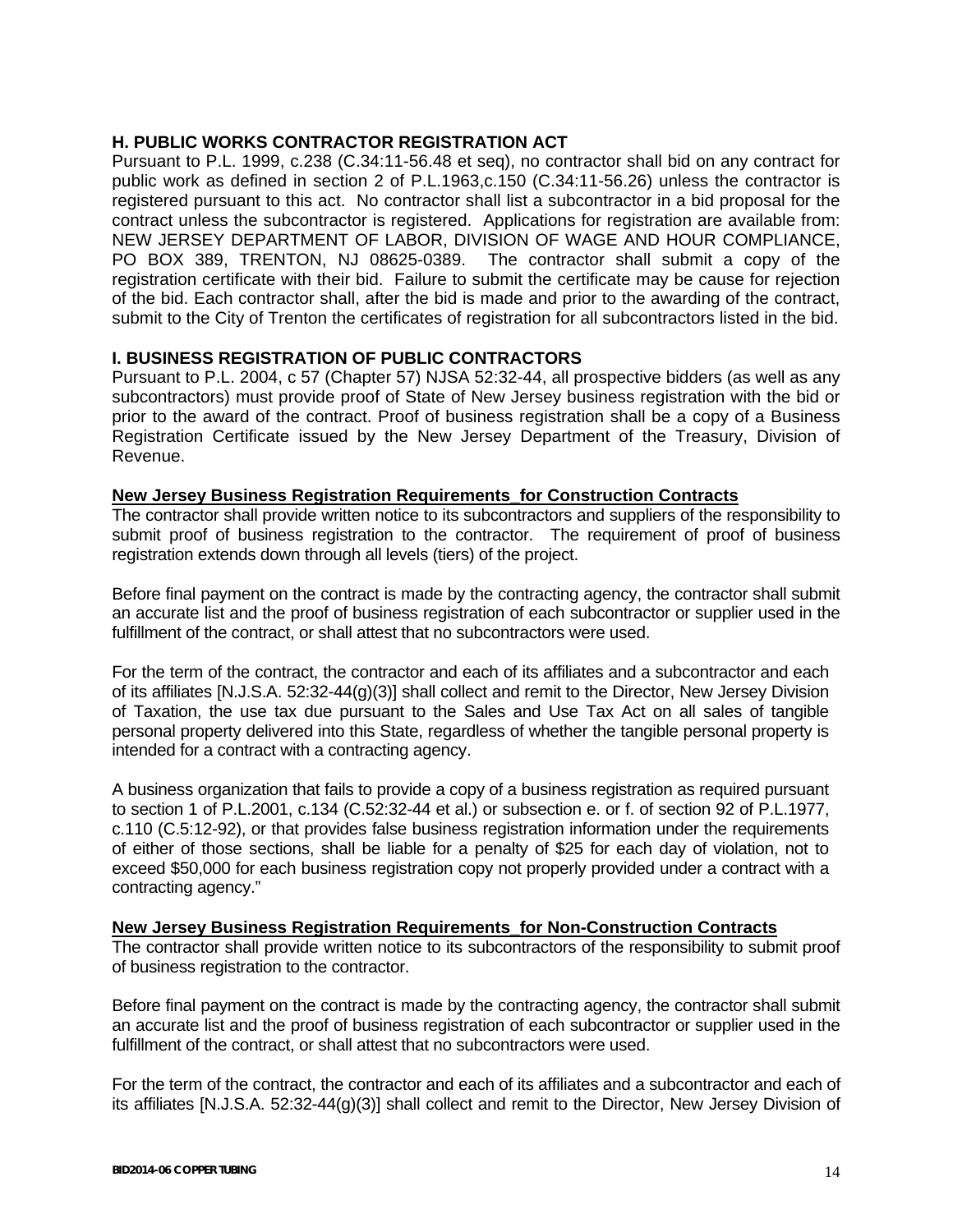Taxation, the use tax due pursuant to the Sales and Use Tax Act on all sales of tangible personal property delivered into this State, regardless of whether the tangible personal property is intended for a contract with a contracting agency.

A business organization that fails to provide a copy of a business registration as required pursuant to section 1 of P.L.2001, c.134 (C.52:32-44 et al.) or subsection e. or f. of section 92 of P.L.1977, c.110 (C.5:12-92), or that provides false business registration information under the requirements of either of those sections, shall be liable for a penalty of \$25 for each day of violation, not to exceed \$50,000 for each business registration copy not properly provided under a contract with a contracting agency."

## **J. Conflict of Interest**

In accordance with 40:69A-163 no officer or employee elected or appointed in any municipality shall be interested directly or indirectly in any contract or job for work or materials, or the profits thereof, to be furnished or performed for the municipality.

## **VIII. METHODS OF AWARD**

A. All contracts shall be for 12 consecutive months unless otherwise noted in technical or supplemental specifications.

B. The OWNER may award the work on the basis of the Base Bid, combined with such Alternates as selected, until a net amount is reached which is within the funds available.

C. If the award is to be made on the basis of Base Bids only, it will be made to that responsible bidder whose Base Bid, therefore, is the lowest. If the award is to be made on the basis of a combination of a Base Bid with Options, it will be made to that responsible bidder whose net bid on such combination is the lowest.

D. The OWNER may also elect to award the work on the basis of line items or unit prices.

E. The successful bidder will not assign any interest in this contract and shall not transfer any interest in the same without the prior written consent of the OWNER.

F. Pursuant to NJSA 40A:11-13(b), the OWNER reserves the right to consider the bidder's physical proximity to Trenton City Hall, 319 East State Street, Trenton, NJ, in awarding the contract when it is determined that the location of the bidder's business is a requisite to the efficient and economical performance of said contract.

G. Pursuant to NJSA 40A:11-24, the OWNER shall award the contract or reject all bids within the time as may be specified, but in no case more than 60 days, except that the bids of any bidders who consent thereto may, at the request of the contracting unit, be held for consideration for a longer period as may be agreed.

H. The OWNER may award the work in whole or in part whichever is most advantageous to the OWNER.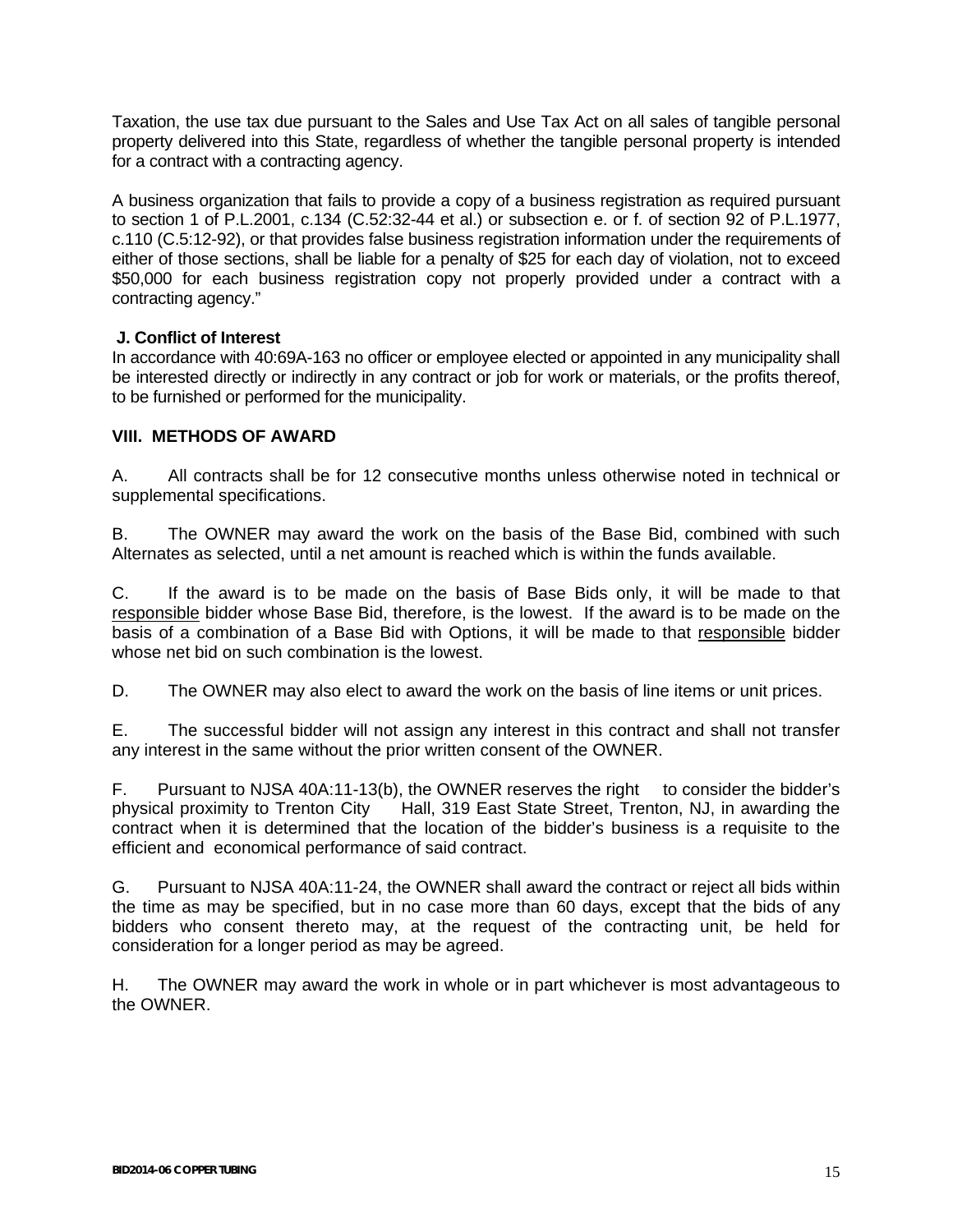## **IX. REJECTION OF BIDS**

#### A. **Availability of Funds**

Pursuant to statutory requirements, any contract resulting from this bid shall be subject to the availability and appropriation of sufficient funds annually.

#### B. **Multiple Bids Not Allowed**

More than one bid from an individual, a firm or partnership, a corporation or association under the same or different names shall not be considered.

#### C. **Unbalanced Bids**

Bids which are obviously unbalanced may be rejected.

#### D. **Unsatisfactory Past Performance**

Bids received from bidders who have previously failed to complete contracts within the time scheduled therefore, or who have performed prior work for the OWNER in an unacceptable manner, may be rejected.

#### **E. Failure to Enter Contract**

Should the bidder, to whom the contract is awarded, fail to enter into a contract within 21 days, Sundays and holidays excepted, the OWNER may then, at its option, accept the bid of the next lowest responsible bidder.

F. The lowest bid substantially exceeds the estimates for goods and services.

G. The OWNER decides to abandon the project.

H. The OWNER decides to substantially review the specifications.

I. The purposes or provisions or both of P.L. 1971,c.198 (D.40A:11-1 et seq) are being violated;

J. The OWNER decides to utilize the State authorized contract pursuant to section 12 of P.L.1971,c.198(C.40A:11-12).

#### **X. TERMINATION OF CONTRACT**

A. If, through any cause, the successful bidder shall fail to fulfill in a timely and proper manner obligations under this contract or if the contractor shall violate any of the requirements of this contract, the OWNER shall there upon have the right to terminate this contract by giving written notice to the contractor of such termination and specifying the effective date of termination. Such termination shall relieve the OWNER of any obligation for balances to the contractor of any sum or sums set forth in the contract.

B. Notwithstanding the above, the contractor shall not be relieved of liability to the OWNER for damages sustained by the OWNER by virtue of any breach of the contract by the contractor and the OWNER may withhold any payments to the contractor for the purpose of compensation until such time as the exact amount of the damage due the OWNER from the contractor is determined.

C. The contractor agrees to indemnify and hold the OWNER harmless from any liability to subcontractors/suppliers concerning payment for work performed or goods supplied arising out of the lawful termination of the contract by the OWNER under this provision.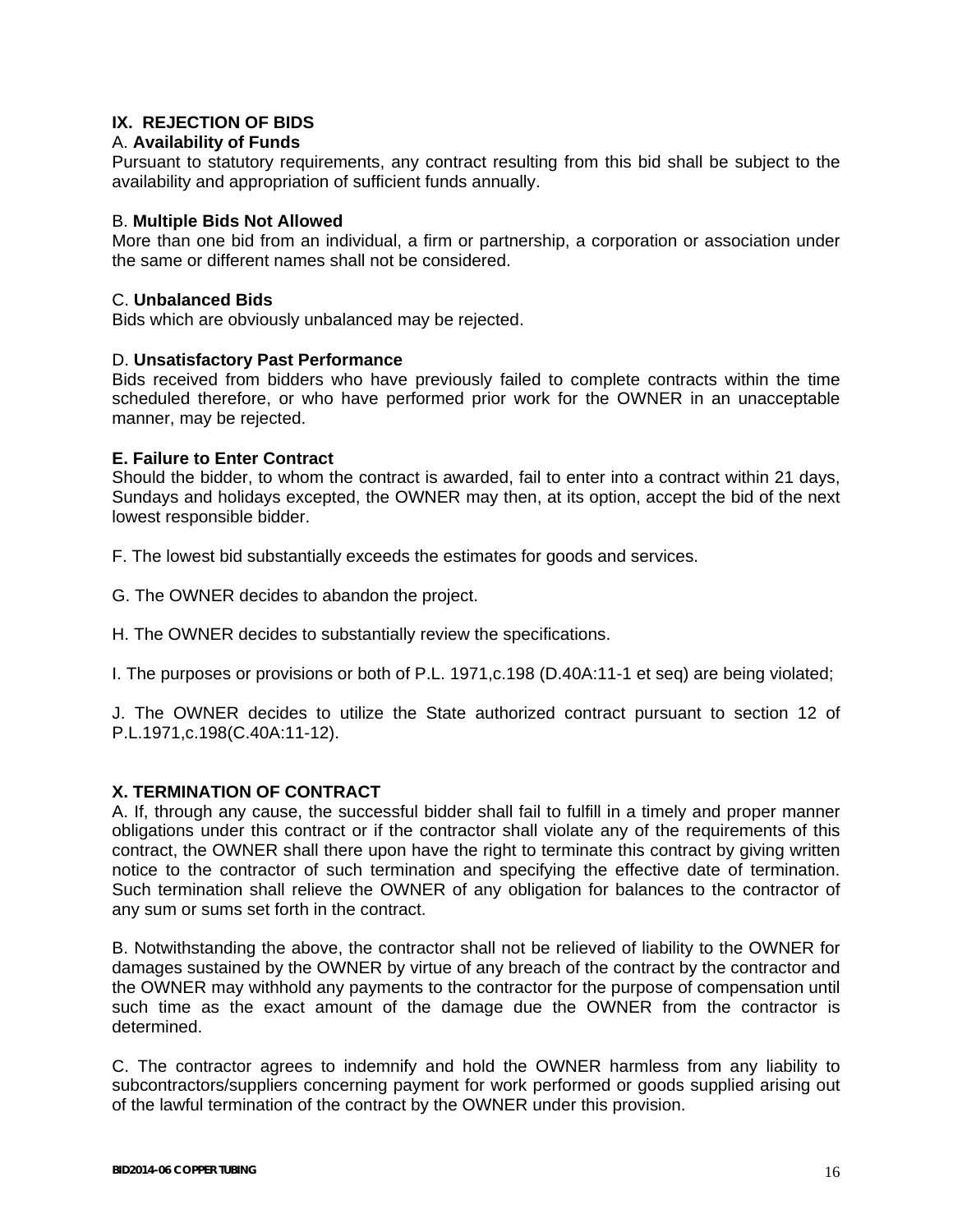D. In case of default by the successful bidder, the OWNER may procure the articles or services from other sources and hold the successful bidder responsible for any excess cost occasioned thereby.

E. Continuation of the terms of this contract beyond the fiscal year is contingent on availability of funds in the following year's budget. In the event of unavailability of such funds, the OWNER reserves the right to cancel this contract.

#### **XI. CONTRACT EXTENSION FOR SERVICE CONTRACTS**

 The contracting unit at its sole discretion and pursuant to the authority granted to it in accordance with N.J.S.A. 40A:11-15 may extend any contract for services other than professional services, the statutory length of which contract is for three years or less. Such contracts shall be limited to no more than one two-year extension or two one-year extensions and shall be subject to the limitations contained in this section. All multi-year contracts entered into pursuant to this section, including any two year or one year extensions, with the exception of those contracts identified in subsections (1),(9),(12),(16),(17),(18), (19),(24),(30),(31),(34),(35),(36)and (37) of N.J.S.A. 40A:11-15, shall be subject to the availability and annual appropriation of sufficient funds as may be required to meet the extended obligation and are subject to annual cancellation if said funds become unavailable.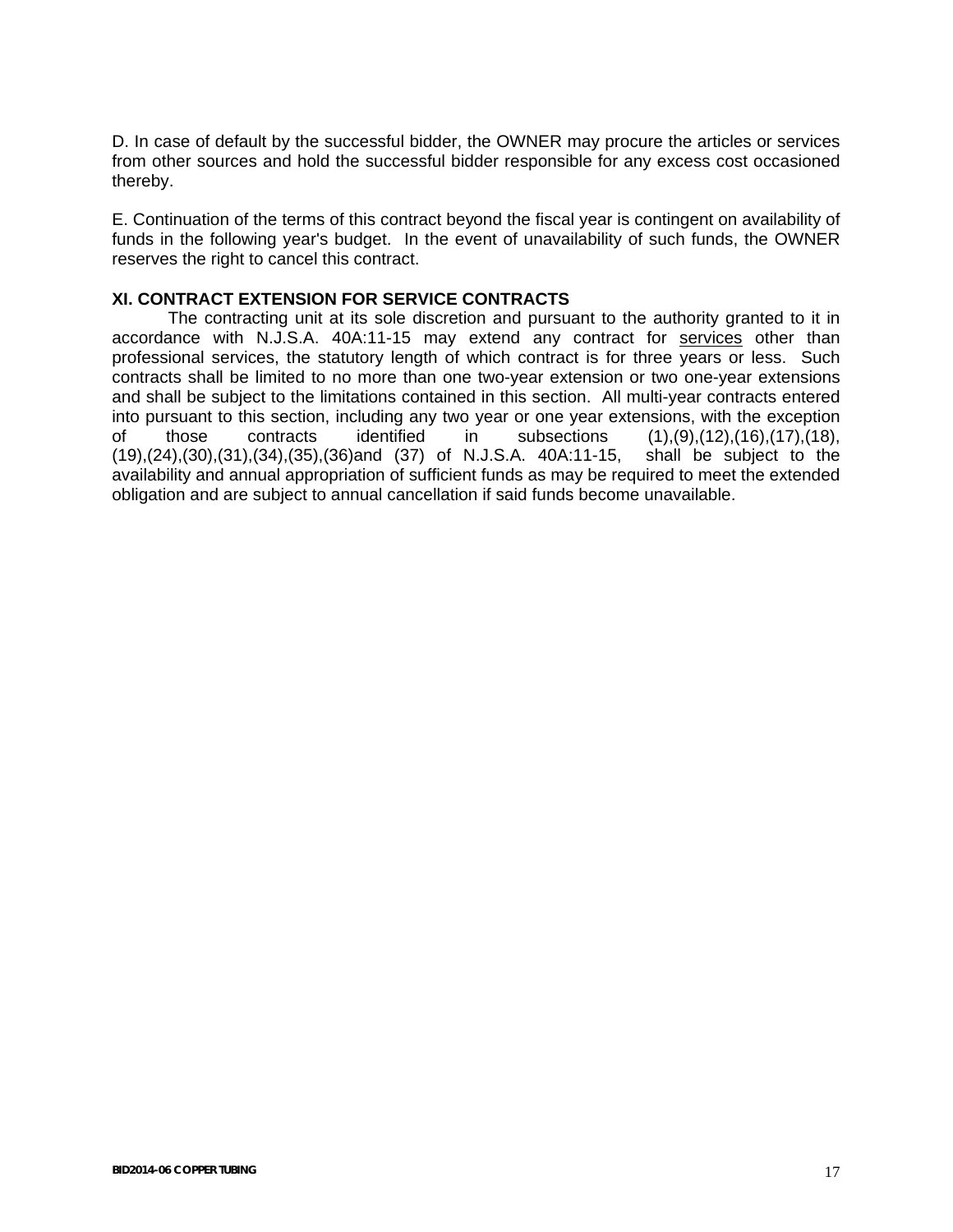#### **REQUIRED EVIDENCE AFFIRMATIVE ACTION REGULATIONS N.J.S.A. 10:5-31 et seq., N.J.A.C. 17:27**

If awarded a contract, all procurement and service contractors will be required to comply with the requirements of P.L.1975, C.127, (N.J.A.C. 17:27). Within seven (7) days after receipt of the notification of intent to award the contract or receipt of the contract, whichever is sooner, the contractor should present one of the following to the Purchasing Agent:

1. A photocopy of a valid letter from the U.S. Department of Labor that the contractor has an existing federally-approved or sanctioned Affirmative Action Plan (good for one year from the date of the letter).

**OR** STREET STREET AND THE STREET STREET STREET AND THE STREET STREET STREET AND THE STREET STREET AND THE STREET AND THE STREET AND THE STREET AND THE STREET AND THE STREET AND THE STREET AND THE STREET AND THE STREET AND

2. A photocopy of approved Certificate of Employee Information Report.

**OR** Service Service Service Service Service Service Service Service Service Service Service Service Service Service Service Service Service Service Service Service Service Service Service Service Service Service Service S

3. An Affirmative Action Employee Information Report (Form AA302)

**OR** Service Service Service Service Service Service Service Service Service Service Service Service Service Service Service Service Service Service Service Service Service Service Service Service Service Service Service S

4. All successful construction contractors must submit within three days of the signing of the contract an Initial Project Manning Report (AA201) for any contract award that meets or exceeds the Public Agency bidding threshold (available upon request).

NO FIRM MAY BE ISSUED A CONTRACT UNLESS IT COMPLIES WITH THE AFFIRMATIVE ACTION REGULATIONS OF P.L. 1975, c. 127 (N.J.A.C. 17:27)

The following questions must be answered by all bidders:

- 1. Do you have a federally-approved or sanctioned Affirmative Action Program? YES NO If yes, please submit a copy of such approval.
- 2. Do you have a Certificate of Employee Information Report Approval? YES NO

If yes, please submit a copy of such certificate.

The undersigned contractor certifies that he is aware of the commitment to comply with the requirements of P.L.1975, c.127 and agrees to furnish the required documentation pursuant to the law.

DATE: \_\_\_\_\_\_\_\_\_\_\_\_\_\_\_

COMPANY \_\_\_\_\_\_\_\_\_\_\_\_\_\_\_\_\_\_\_\_\_\_\_\_\_\_\_\_\_\_\_

SIGNATURE: \_\_\_\_\_\_\_\_\_\_\_\_\_\_\_\_\_\_\_\_\_\_\_\_\_\_\_\_\_\_\_\_\_\_

TITLE: \_\_\_\_\_\_\_\_\_\_\_\_\_\_\_\_\_\_\_\_\_\_\_\_\_\_\_\_\_\_\_\_\_\_

**Note: A contractor's bid must be rejected as non-responsive if a contractor fails to comply with requirements of P.L. 1975, c.127, within the time frame.**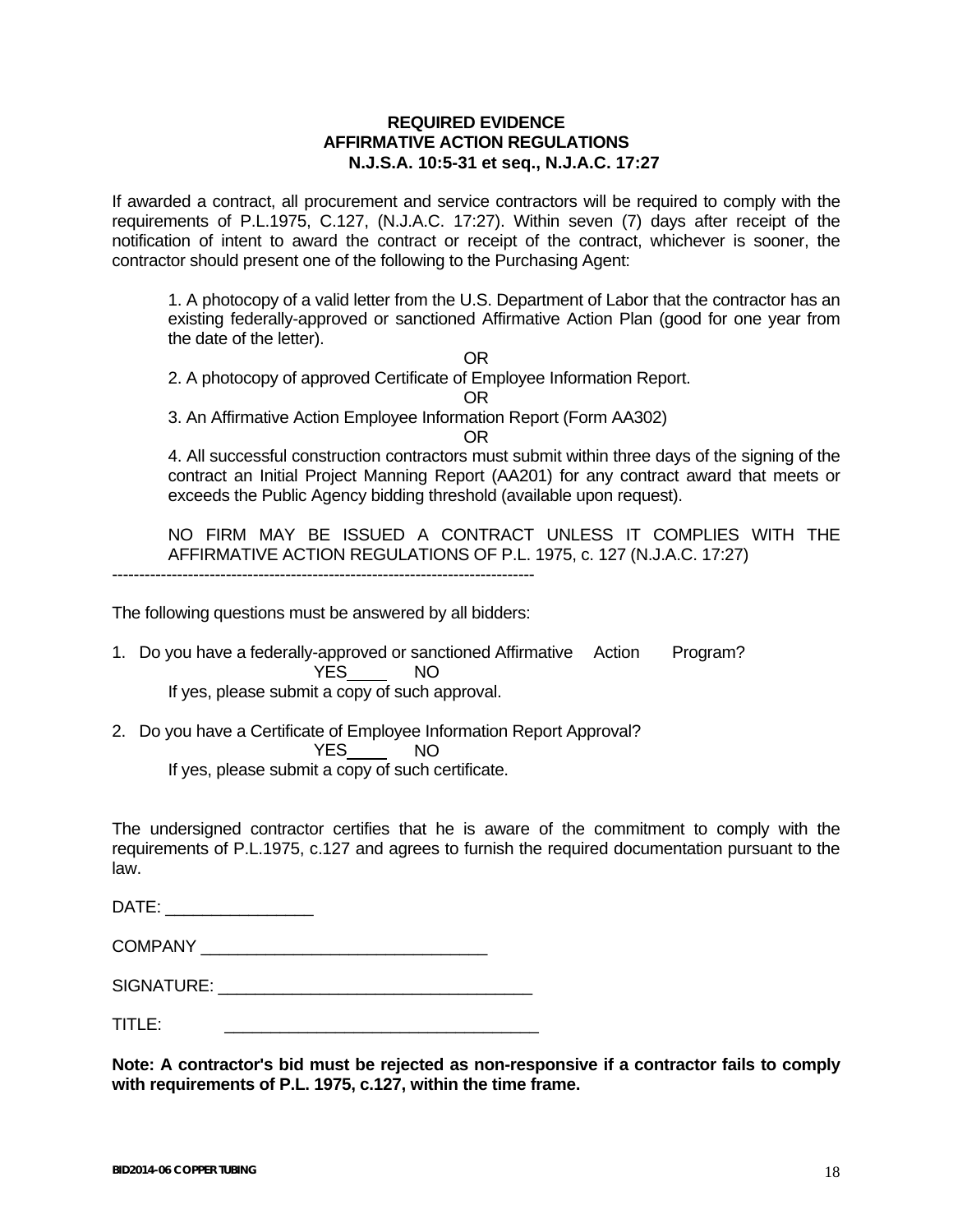## (REVISED 4/10) **EXHIBIT A**

## **MANDATORY EQUAL EMPLOYMENT OPPORTUNITY LANGUAGE N.J.S.A. 10:5-31 et seq. (P.L. 1975, C. 127) N.J.A.C. 17:27**

#### **GOODS, PROFESSIONAL SERVICE AND GENERAL SERVICE CONTRACTS**

During the performance of this contract, the contractor agrees as follows:

 The contractor or subcontractor, where applicable, will not discriminate against any employee or applicant for employment because of age, race, creed, color, national origin, ancestry, marital status, affectional or sexual orientation, gender identity or expression, disability, nationality or sex. Except with respect to affectional or sexual orientation and gender identity or expression, the contractor will ensure that equal employment opportunity is afforded to such applicants in recruitment and employment, and that employees are treated during employment, without regard to their age, race, creed, color, national origin, ancestry, marital status, affectional or sexual orientation, gender identity or expression, disability, nationality or sex. Such equal employment opportunity shall include, but not be limited to the following: employment, upgrading, demotion, or transfer; recruitment or recruitment advertising; layoff or termination; rates of pay or other forms of compensation; and selection for training, including apprenticeship. The contractor agrees to post in conspicuous places, available to employees and applicants for employment, notices to be provided by the Public Agency Compliance Officer setting forth provisions of this nondiscrimination clause.

 The contractor or subcontractor, where applicable will, in all solicitations or advertisements for employees placed by or on behalf of the contractor, state that all qualified applicants will receive consideration for employment without regard to age, race, creed, color, national origin, ancestry, marital status, affectional or sexual orientation, gender identity or expression, disability, nationality or sex.

 The contractor or subcontractor will send to each labor union, with which it has a collective bargaining agreement, a notice, to be provided by the agency contracting officer, advising the labor union of the contractor's commitments under this chapter and shall post copies of the notice in conspicuous places available to employees and applicants for employment.

The contractor or subcontractor, where applicable, agrees to comply with any regulations promulgated by the Treasurer pursuant to N.J.S.A. 10:5-31 et seq., as amended and supplemented from time to time and the Americans with Disabilities Act.

 The contractor or subcontractor agrees to make good faith efforts to meet targeted county employment goals established in accordance with N.J.A.C. l7:27-5.2.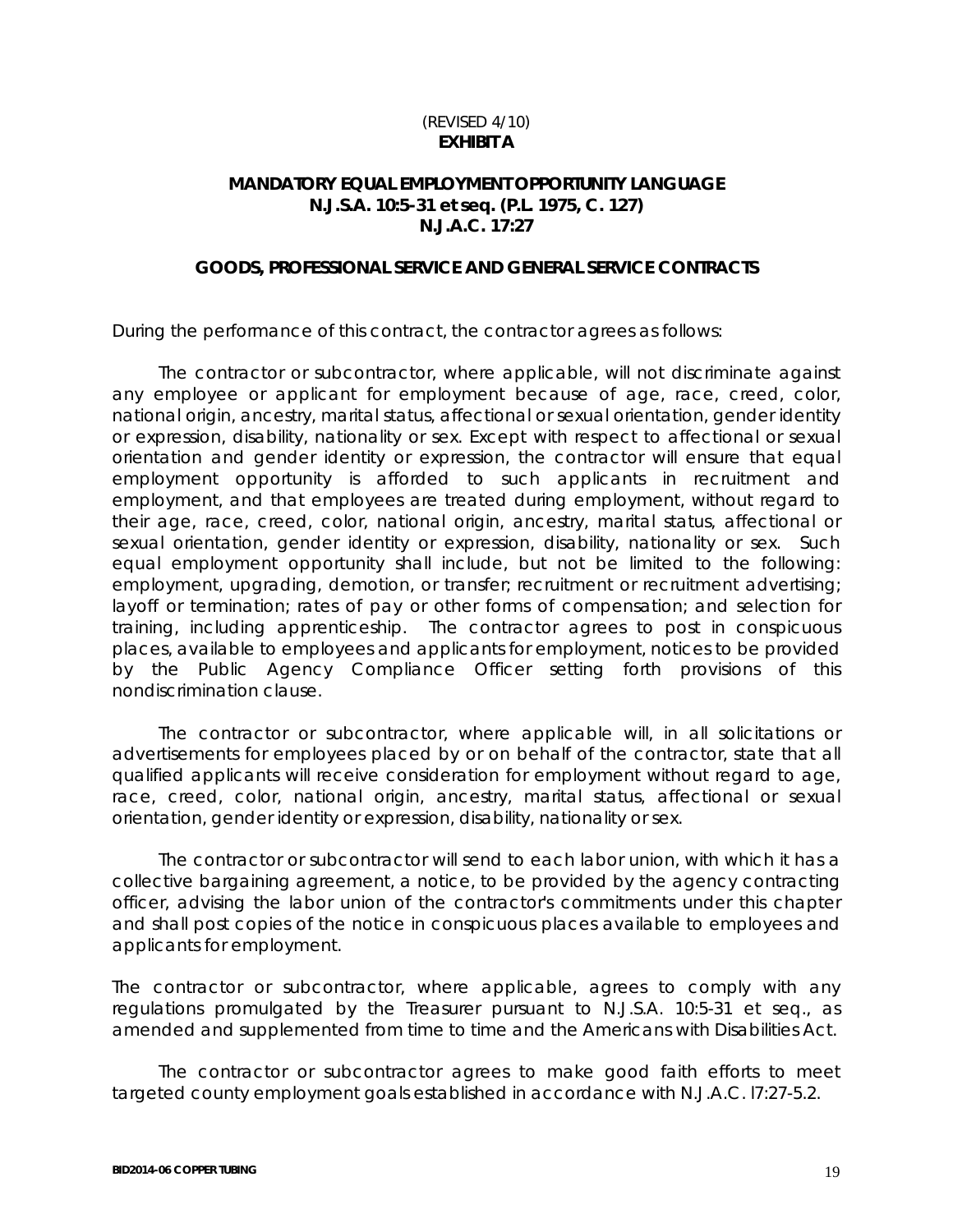The contractor or subcontractor agrees to inform in writing its appropriate recruitment agencies including, but not limited to, employment agencies, placement bureaus, colleges, universities, and labor unions, that it does not discriminate on the basis of age, race, creed, color, national origin, ancestry, marital status, affectional or sexual orientation, gender identity or expression, disability, nationality or sex, and that it will discontinue the use of any recruitment agency which engages in direct or indirect discriminatory practices.

 The contractor or subcontractor agrees to revise any of its testing procedures, if necessary, to assure that all personnel testing conforms with the principles of job-related testing, as established by the statutes and court decisions of the State of New Jersey and as established by applicable Federal law and applicable Federal court decisions.

 In conforming with the targeted employment goals, the contractor or subcontractor agrees to review all procedures relating to transfer, upgrading, downgrading and layoff to ensure that all such actions are taken without regard to age, race, creed, color, national origin, ancestry, marital status, affectional or sexual orientation, gender identity or expression, disability, nationality or sex, consistent with the statutes and court decisions of the State of New Jersey, and applicable Federal law and applicable Federal court decisions.

 The contractor shall submit to the public agency, after notification of award but prior to execution of a goods and services contract, one of the following three documents:

Letter of Federal Affirmative Action Plan Approval

Certificate of Employee Information Report

 Employee Information Report Form AA302 (electronically provided by the Division and distributed to the public agency through the Division's website at www.state.nj.us/treasury/contract\_compliance)

 The contractor and its subcontractors shall furnish such reports or other documents to the Division of Public Contracts Equal Employment Opportunity Compliance as may be requested by the office from time to time in order to carry out the purposes of these regulations, and public agencies shall furnish such information as may be requested by the Division of Public Contracts Equal Employment Opportunity Compliance for conducting a compliance investigation pursuant to **Subchapter 10 of the Administrative Code at N.J.A.C. 17:27**.

Date:\_\_\_\_\_\_\_\_\_\_\_\_\_\_\_\_\_\_\_\_ Signature:\_\_\_\_\_\_\_\_\_\_\_\_\_\_\_\_\_\_\_\_\_\_\_\_\_\_\_

Company:\_\_\_\_\_\_\_\_\_\_\_\_\_\_\_\_\_\_\_\_\_\_\_\_\_\_\_\_\_\_\_\_\_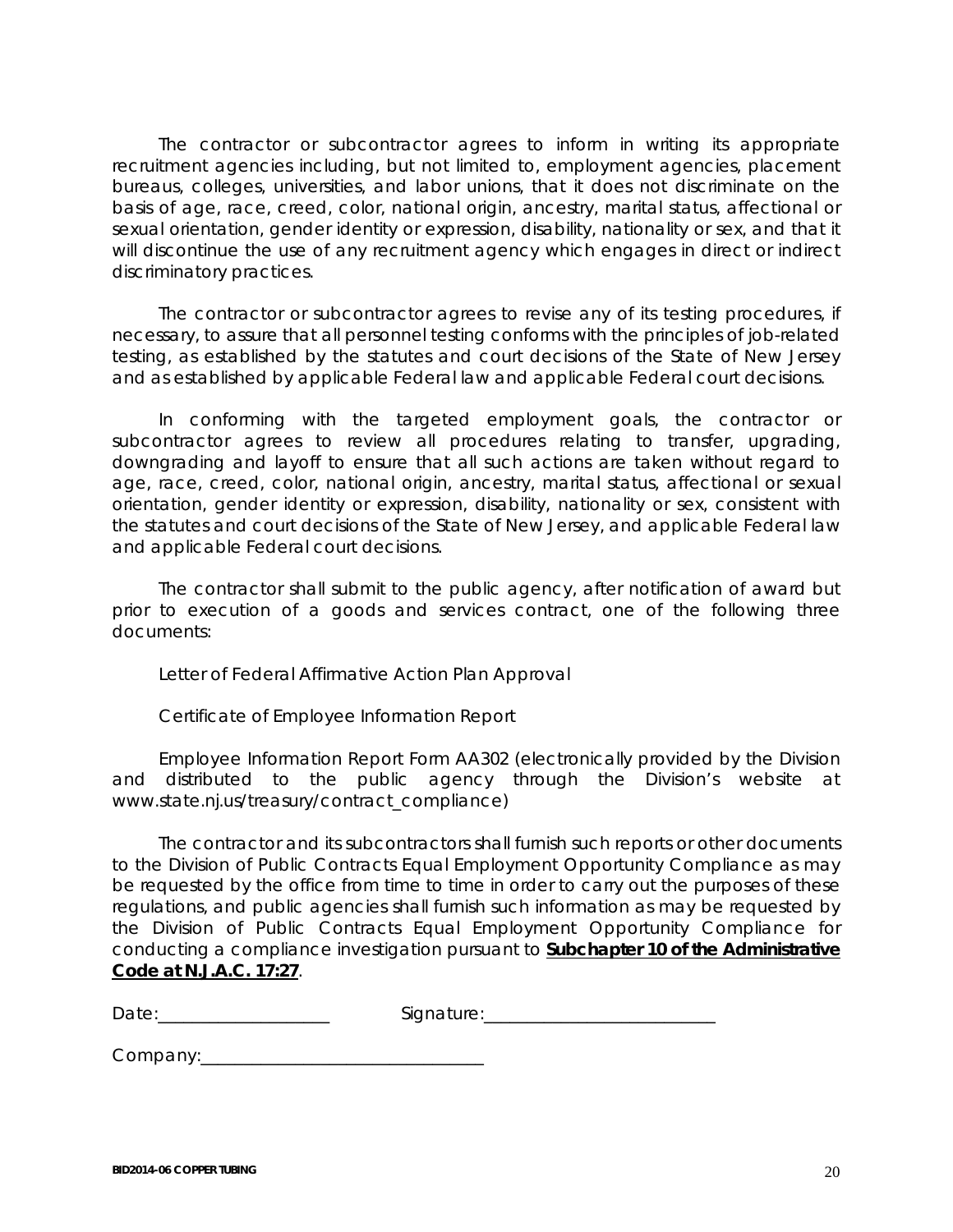#### **AMERICANS WITH DISABILITIES ACT OF 1990 Equal Opportunity for Individuals with Disability**

 The CONTRACTOR and the OWNER do hereby agree that the provisions of Title II of the Americans With Disabilities Act of 1990 (the "ACT") (42 U.S.C. S12101 et seq.), which prohibits discrimination on the basis of disability by public entities in all services, programs, and activities provided or made available by public entities, and the rules and regulations promulgated pursuant thereunto, are made a part of this contract. In providing any aid, benefit, or service on behalf of the OWNER pursuant to this contract, the CONTRACTOR agrees that the performance shall be in strict compliance with the Act. In the event that the Contractor, its agents, servants, employees, or subcontractors violate or are alleged to have violated the Act during the performance of this contract, the CONTRACTOR shall defend the OWNER in any action or administrative proceeding commenced pursuant to this Act. The Contractor shall indemnify, protect, and save harmless the OWNER, its agents, servants, and employees from and against any and all suits, claims, losses, demands, or damages, of whatever kind or nature arising out of or claimed to arise out of the alleged violation. The CONTRACTOR shall, at its own expense, appear, defend, and pay any and all charges for legal services and any and all costs and other expenses arising from such action or administrative proceeding or incurred in connection therewith. In any and all complaints brought pursuant to the OWNER grievance procedure, the CONTRACTOR agrees to abide by any decision of the OWNER which is rendered pursuant to said grievance procedure. If any action or administrative proceeding results in an award of damages against the OWNER or if the OWNER incurs any expense to cure a violation of the ADA which has been brought pursuant to its grievance procedure, the CONTRACTOR shall satisfy and discharge the same at its own expense.

 The OWNER shall, as soon as practicable after a claim has been made against it, give written notice thereof to the CONTRACTOR along with full and complete particulars of the claim. If any action or administrative proceedings is brought against the OWNER or any of its agents, servants, and employees, the OWNER shall expeditiously forward or have forwarded to the CONTRACTOR every demand, complaint, notice, summons, pleading, or other process received by the OWNER or its representatives.

 It is expressly agreed and understood that any approval by the OWNER of the services provided by the CONTRACTOR pursuant to this contract will not relieve the CONTRACTOR of the obligation to comply with the Act and to defend, indemnify, protect, and save harmless the OWNER pursuant to this paragraph.

 It is further agreed and understood that the OWNER assumes no obligation to indemnify or save harmless the CONTRACTOR, its agents, servants, employees and subcontractors for any claim which may arise out of their performance of this Agreement. Furthermore, the CONTRACTOR expressly understands and agrees that the provisions of this indemnification clause shall in no way limit the CONTRACTOR'S obligations assumed in this Agreement, nor shall they be construed to relieve the CONTRACTOR from any liability, nor preclude the OWNER from taking any other actions available to it under any other provisions of the Agreement or otherwise at law.

DATE: \_\_\_\_\_\_\_\_\_\_\_\_\_\_\_\_\_\_\_\_\_\_\_\_\_ \_\_\_\_\_\_\_\_\_\_\_\_\_\_\_\_\_\_\_\_\_\_\_\_\_\_\_\_\_\_\_\_\_\_

COMPANY NAME

SIGNATURE:  $\blacksquare$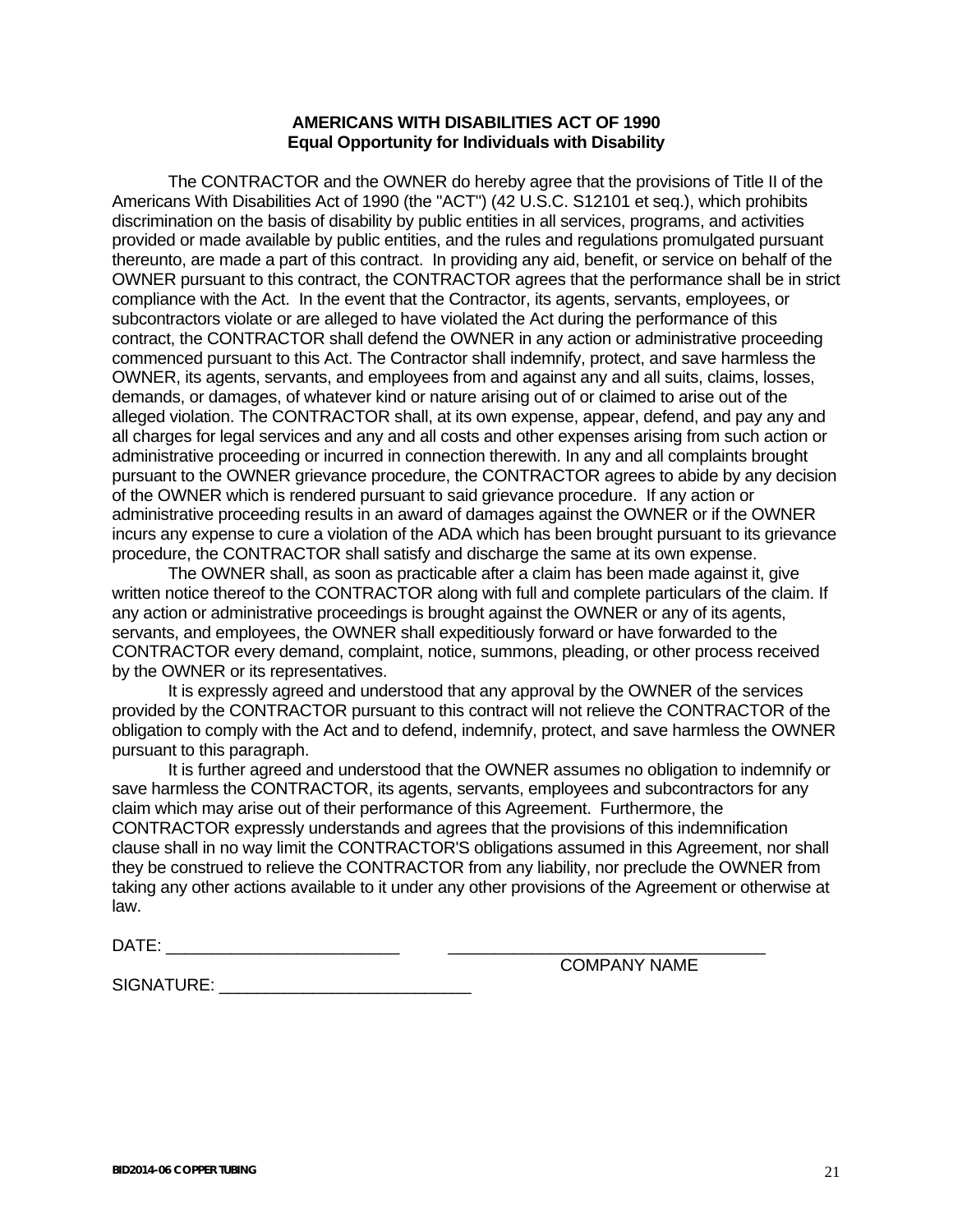## **STOCKHOLDER DISCLOSURE CERTIFICATION (MANDATORY**)

|                                                                                                               | I certify that the list below contains the names and<br>home addresses of all stockholders holding 10% or more<br>of the issued and outstanding stock of the undersigned. |  |  |  |
|---------------------------------------------------------------------------------------------------------------|---------------------------------------------------------------------------------------------------------------------------------------------------------------------------|--|--|--|
| I certify that no one stockholder owns 10% or more of<br>the issued and outstanding stock of the undersigned. |                                                                                                                                                                           |  |  |  |
|                                                                                                               | Partnership Corporation Sole Proprietorship                                                                                                                               |  |  |  |
| Limited Partnership _____Limited Liability Company ____Limited Liability Partnership                          |                                                                                                                                                                           |  |  |  |
|                                                                                                               | _Subchapter S Corporation ____ Non-Profit Corporation ____ Other_                                                                                                         |  |  |  |

## **PLEASE CHECK APPROPRIATE STATEMENTS ABOVE AND SIGN BELOW THIS STATEMENT MUST BE INCLUDED WITH BID SUBMISSION.**

**Stockholders** 

|                                                                                                                       | Name: _________________________                                                                                      |
|-----------------------------------------------------------------------------------------------------------------------|----------------------------------------------------------------------------------------------------------------------|
| Home Address: ___________________                                                                                     | Home Address: ________________                                                                                       |
| <u> 1986 - Johann Harry Harry Harry Harry Harry Harry Harry Harry Harry Harry Harry Harry Harry Harry Harry Harry</u> | <u> 1980 - Andrea Andrew Amerikaanse kommunister († 1950)</u>                                                        |
|                                                                                                                       | Name: _________________________                                                                                      |
| Home Address: __________________                                                                                      | Home Address: ________________                                                                                       |
|                                                                                                                       | <u> 1989 - Jan James James Jan James James Jan James James Jan James James Jan James James Jan Jan James James J</u> |
|                                                                                                                       | Name: __________________________                                                                                     |
| Home Address: __________________                                                                                      | Home Address: _______________                                                                                        |
| <u> 1989 - Johann Stoff, deutscher Stoff, der Stoff, der Stoff, der Stoff, der Stoff, der Stoff, der Stoff, der S</u> | <u> 1989 - Johann Stoff, amerikansk politiker (d. 1989)</u>                                                          |
| THIS STATEMENT MUST BE INCLUDED WITH BID SUBMISSION                                                                   |                                                                                                                      |
| Subscribed and sworn before me<br>this $\_\_\_$ day of $\_\_\_\_$ , 20 $\_\_\_\$ (Affiant)                            |                                                                                                                      |

(Notary Public) \_\_\_\_\_\_\_\_\_\_\_\_\_\_\_\_\_\_\_\_\_\_

 (Print Name & Title Affiant)

My Commission expires: (Corporate Seal)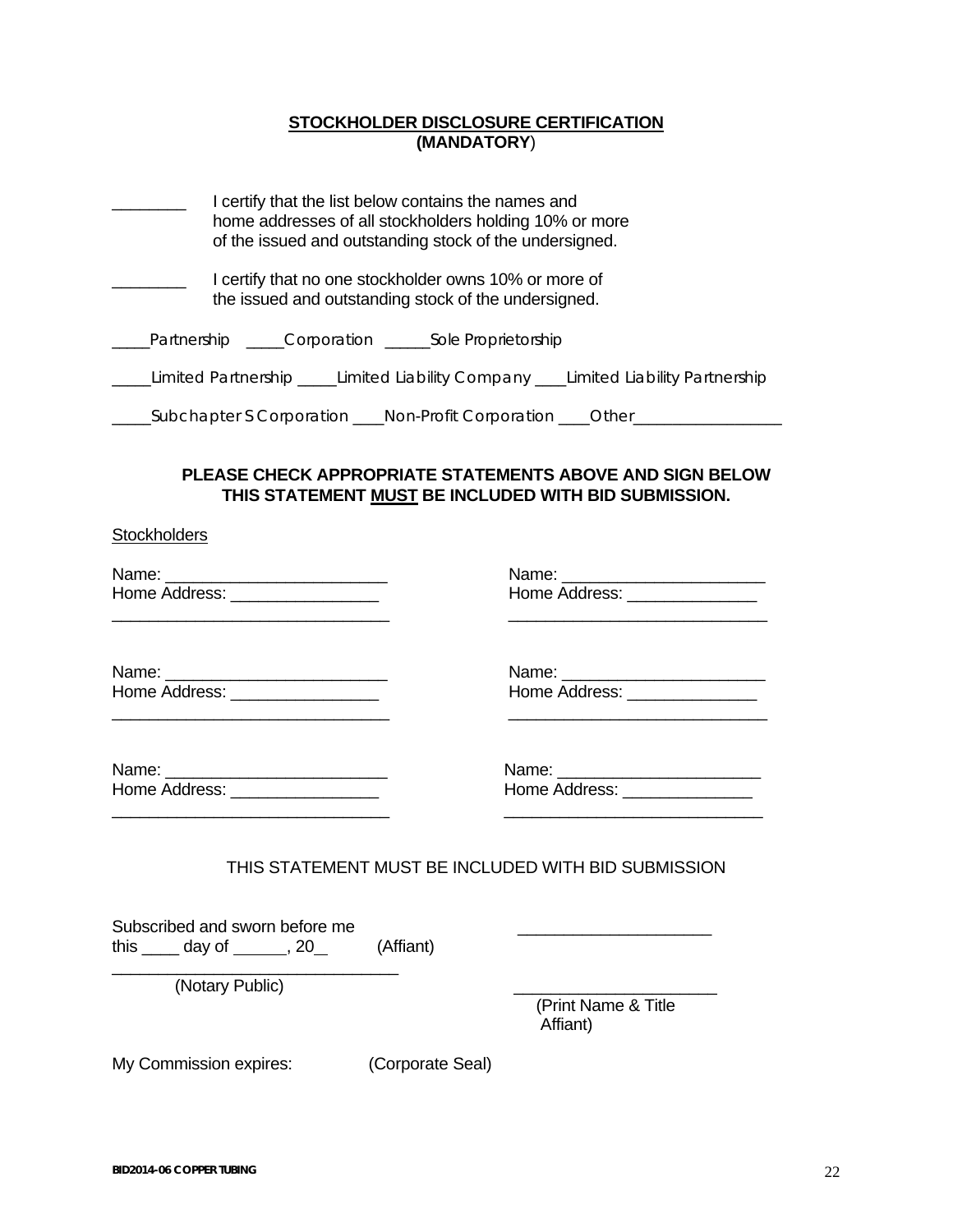#### **NON-COLLUSION AFFIDAVIT**

State of New Jersey County of \_\_\_\_\_\_\_\_\_\_\_\_\_ss: I, \_\_\_\_\_\_\_\_\_\_\_\_\_\_\_\_\_\_\_\_\_\_\_ residing in (name of affiant) \_\_\_\_\_\_\_\_\_\_\_\_\_\_\_\_\_\_\_\_\_\_\_\_\_\_\_\_\_\_\_\_\_ in the County of \_\_\_\_\_\_\_\_\_\_\_\_\_\_ (name of municipality) and State of \_\_\_\_\_\_\_\_\_\_\_\_\_\_\_\_\_\_\_\_\_\_\_\_\_ of full age, being duly sworn according to law on my oath depose and say that: I am \_\_\_\_\_\_\_\_\_\_\_\_\_\_\_\_\_\_\_\_\_\_\_\_\_\_\_\_\_ of the firm of (title or position) \_\_\_\_\_\_\_\_\_\_\_\_\_\_\_\_\_\_\_\_\_\_\_\_\_\_\_\_\_\_\_ the bidder making this Proposal (name of firm) for the bid proposal entitled  $\blacksquare$ said (title of bid proposal) proposal with full authority to do so that said bidder has not, directly or indirectly entered into any agreement, participated in any collusion, or otherwise taken any action in restraint of free, competitive bidding in connection with the above named project; and that all statements contained in said proposal and in this affidavit are true and correct, and made with full knowledge that the \_\_\_\_\_\_\_\_\_\_\_\_\_\_\_\_\_\_\_\_\_\_\_\_\_\_\_\_\_\_ relies upon the (name of contracting unit) truth of the statements contained in said Proposal and in the statements contained in this affidavit in awarding the contract for the said project. I further warrant that no person or selling agency has been employed or retained to solicit or secure such contract upon an agreement or understanding for a commission, percentage, brokerage, or contingent fee, except bona fide employees or bona fide established commercial or selling agencies maintained by Subscribed and sworn to before me this day \_\_\_\_\_\_\_\_\_\_\_\_\_\_\_\_\_\_ 20 .  $\frac{1}{\sqrt{2}}$  ,  $\frac{1}{\sqrt{2}}$  ,  $\frac{1}{\sqrt{2}}$  ,  $\frac{1}{\sqrt{2}}$  ,  $\frac{1}{\sqrt{2}}$  ,  $\frac{1}{\sqrt{2}}$  ,  $\frac{1}{\sqrt{2}}$  ,  $\frac{1}{\sqrt{2}}$  ,  $\frac{1}{\sqrt{2}}$  ,  $\frac{1}{\sqrt{2}}$  ,  $\frac{1}{\sqrt{2}}$  ,  $\frac{1}{\sqrt{2}}$  ,  $\frac{1}{\sqrt{2}}$  ,  $\frac{1}{\sqrt{2}}$  ,  $\frac{1}{\sqrt{2}}$  (Type or print name of affiant under signature) \_\_\_\_\_\_\_\_\_\_\_\_\_\_\_\_\_\_\_\_\_\_\_\_\_

Notary public of

My Commission expires \_\_\_\_\_\_\_\_\_\_\_\_\_\_\_\_\_\_ 20 .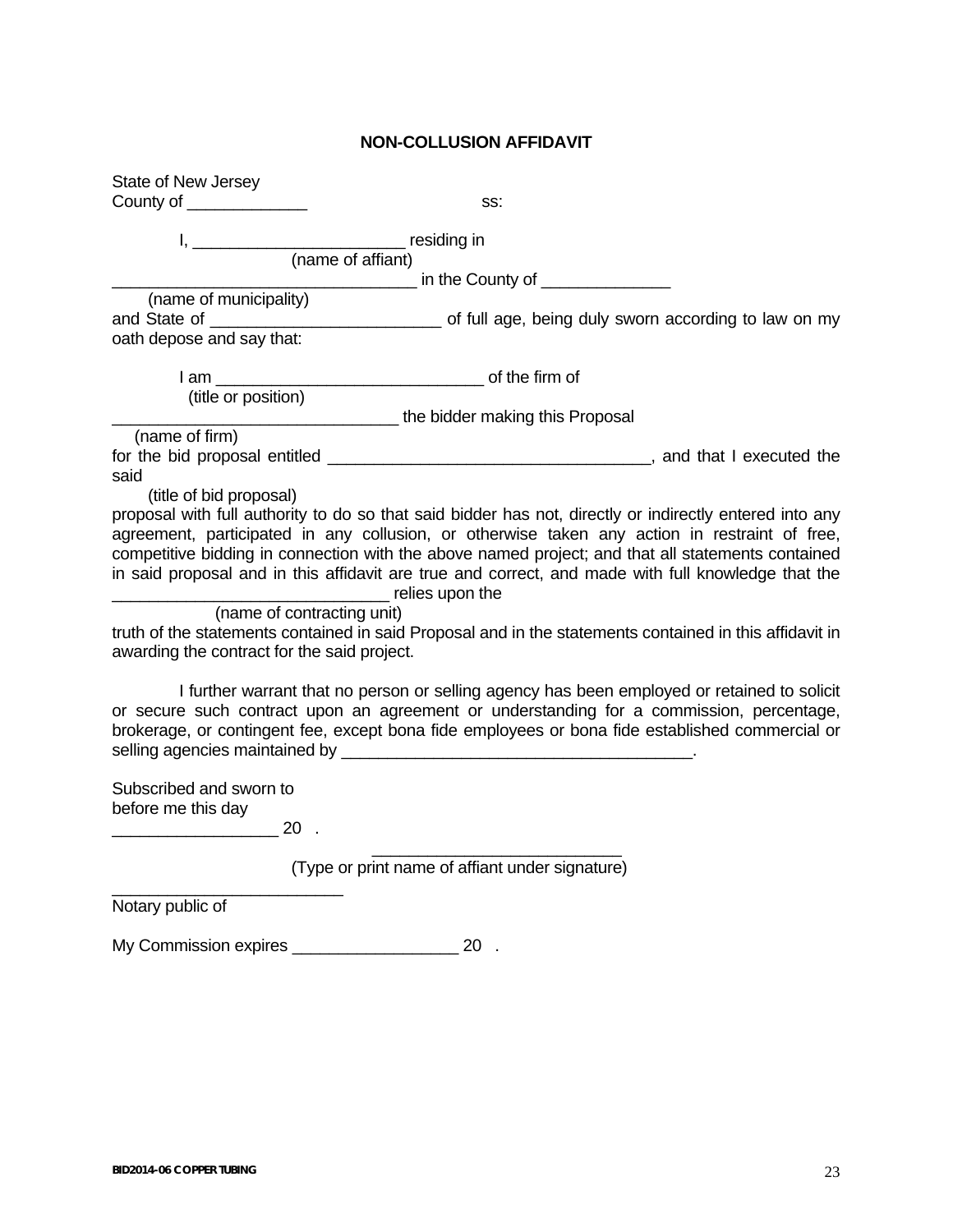Name (as shown on your income tax return)

| $\sim$<br>page                           | Business name, if different from above                                                                                                                                                                                                            |                                         |
|------------------------------------------|---------------------------------------------------------------------------------------------------------------------------------------------------------------------------------------------------------------------------------------------------|-----------------------------------------|
| န<br>öns<br>rint or type<br>Instructions | Check appropriate box: $\Box$<br>Individual/Sole proprietor<br>Corporation<br>$\Box$<br>Partnership<br>Limited liability company. Enter the tax classification (D=disregarded entity, C=corporation, P=partnership) ►<br>Other (see instructions) | Exempt<br>payee                         |
| Print<br>L                               | Address (number, street, and apt. or suite no.)                                                                                                                                                                                                   | Requester's name and address (optional) |
| Specific                                 | City, state, and ZIP code                                                                                                                                                                                                                         |                                         |
| See                                      | List account number(s) here (optional)                                                                                                                                                                                                            | Spin Highway                            |
| Part                                     | Taxpayer Identification Number (TIN)                                                                                                                                                                                                              |                                         |

Enter your TIN in the appropriate box. The TIN provided must match the name given on Line 1 to avoid backup withholding. For individuals, this is your social security number (SSN). However, for a resident alien, sole proprietor, or disregarded entity, see the Part I instructions on page 3. For other entities, it is your employer identification number (EIN). If you do not have a number, see How to get a TIN on page 3.

Note. If the account is in more than one name, see the chart on page 4 for guidelines on whose number to enter.

# or

Social security number

Employer identification number

#### Certification Part II

Under penalties of perjury, I certify that:

1. The number shown on this form is my correct taxpayer identification number (or I am waiting for a number to be issued to me), and

- 2. I am not subject to backup withholding because: (a) I am exempt from backup withholding, or (b) I have not been notified by the Internal Revenue Service (IRS) that I am subject to backup withholding as a result of a failure to report all interest or dividends, or (c) the IRS has notified me that I am no longer subject to backup withholding, and
- 3. I am a U.S. citizen or other U.S. person (defined below).

Certification instructions. You must cross out item 2 above if you have been notified by the IRS that you are currently subject to backup withholding because you have failed to report all interest and dividends on your tax return. For real estate transactions, item 2 does not apply. For mortgage interest paid, acquisition or abandonment of secured property, cancellation of debt, contributions to an individual retirement arrangement (IRA), and generally, payments other than interest and dividends, you are not required to sign the Certification, but you must provide your correct TIN. See the instructions on page 4.

| Sign | _______<br>----<br>___<br>Signature of                                         |                                                                                      |  |
|------|--------------------------------------------------------------------------------|--------------------------------------------------------------------------------------|--|
| Here | U.S. person $\blacktriangleright$<br>$\sim$ are commenced to a second a $\sim$ | Date                                                                                 |  |
|      | - -<br>- -                                                                     | the company and service and the company of the company of<br>__ _ _ _<br>.<br>$\sim$ |  |

#### **General Instructions**

Section references are to the Internal Revenue Code unless otherwise noted.

#### **Purpose of Form**

A person who is required to file an information return with the IRS must obtain your correct taxpayer identification number (TIN) to report, for example, income paid to you, real estate transactions, mortgage interest you paid, acquisition or abandonment of secured property, cancellation of debt, or contributions you made to an IRA.

Use Form W-9 only if you are a U.S. person (including a resident alien), to provide your correct TIN to the person requesting it (the requester) and, when applicable, to:

1. Certify that the TIN you are giving is correct (or you are waiting for a number to be issued),

2. Certify that you are not subject to backup withholding, or

3. Claim exemption from backup withholding if you are a U.S. exempt payee. If applicable, you are also certifying that as a U.S. person, your allocable share of any partnership income from a U.S. trade or business is not subject to the withholding tax on foreign partners' share of effectively connected income.

Note. If a requester gives you a form other than Form W-9 to request your TIN, you must use the requester's form if it is substantially similar to this Form W-9.

Definition of a U.S. person. For federal tax purposes, you are considered a U.S. person if you are:

• An individual who is a U.S. citizen or U.S. resident alien,

• A partnership, corporation, company, or association created or organized in the United States or under the laws of the United States,

• An estate (other than a foreign estate), or

• A domestic trust (as defined in Regulations section 301.7701-7).

Special rules for partnerships. Partnerships that conduct a trade or business in the United States are generally required to pay a withholding tax on any foreign partners' share of income from such business. Further, in certain cases where a Form W-9 has not been received, a partnership is required to presume that a partner is a foreign person, and pay the withholding tax. Therefore, if you are a U.S. person that is a partner in a partnership conducting a trade or business in the United States, provide Form W-9 to the partnership to establish your U.S. status and avoid withholding on your share of partnership income.

The person who gives Form W-9 to the partnership for purposes of establishing its U.S. status and avoiding withholding on its allocable share of net income from the partnership conducting a trade or business in the United States is in the following cases:

• The U.S. owner of a disregarded entity and not the entity.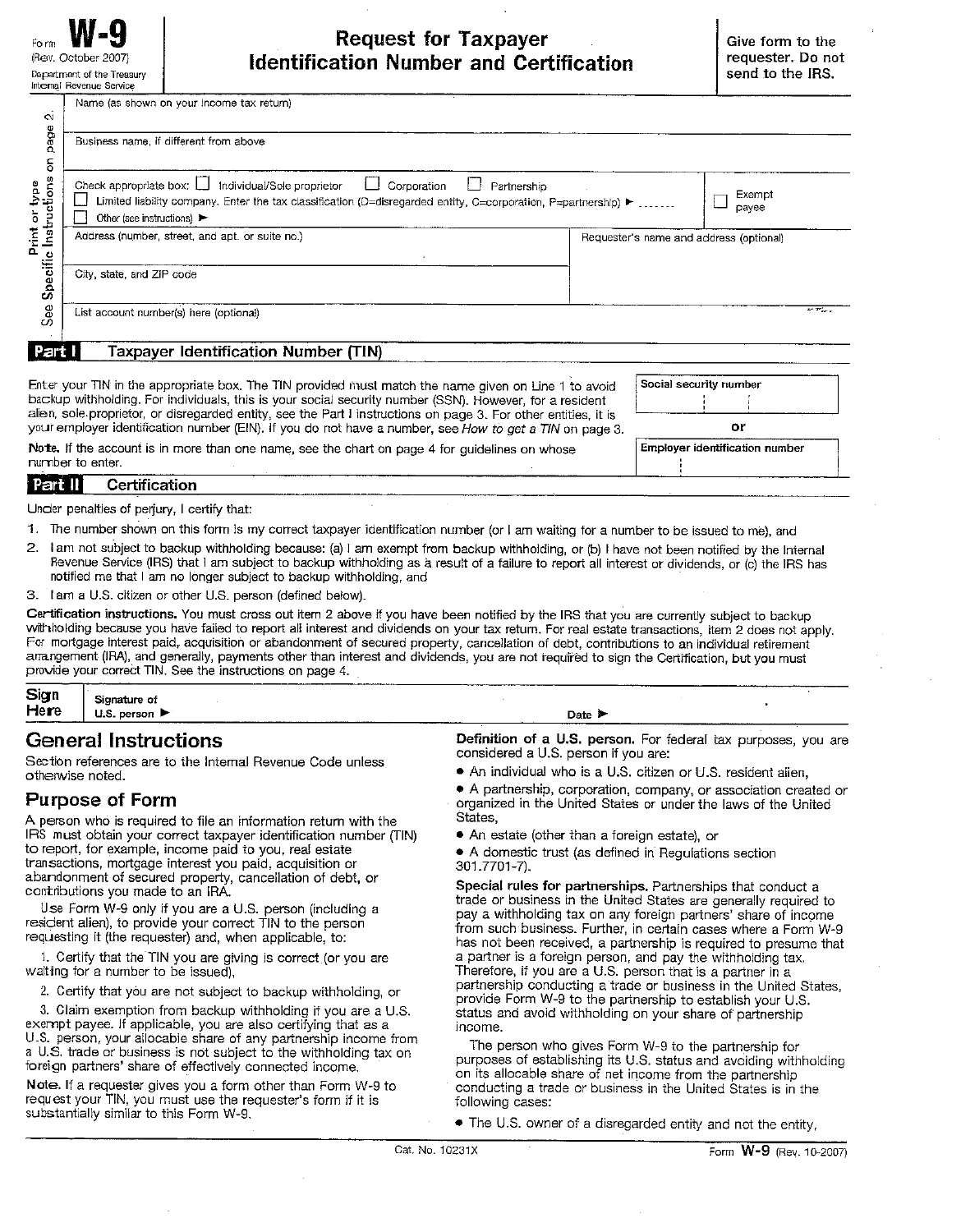#### **CHAPTER 25**

AN ACT concerning public contracts and supplementing various parts of the statutory law.

BE IT ENACTED by the Senate and General Assembly of the State of New Jersey:

C.52:32-55 Findings, declarations relative to certain public contracts.

1. The Legislature finds and declares that:

In imposing sanctions on Iran, the United States Congress and the President of the  $\mathbf{a}$ United States have determined that the illicit nuclear activities of Iran, combined with its development of unconventional weapons and ballistic missiles, and its support of international terrorism, represent a serious threat to the security of the United States and its allies around the world.

b. The International Atomic Energy Agency has repeatedly called attention to Iran's unlawful nuclear activities, and as a result, the United Nations Security Council has adopted four rounds of sanctions designed to compel the Government of Iran to cease those activities and comply with its obligations under the Treaty on the Non-Proliferation of Nuclear Weapons, commonly known as the Nuclear Non-Proliferation Treaty.

The human rights situation in Iran has steadily deteriorated since the fraudulent elections of 2009, as evidenced by the brutal repression, torture, murder and arbitrary detention of peaceful protestors, dissidents and minorities.

d. On July 1, 2010, President Obama signed into law the Comprehensive Iran Sanctions. Accountability, and Divestment Act of 2010, which expressly authorizes state and local governments to prevent investment in, including prohibiting entry into or renewing contracts with, companies operating in Iran and includes provisions that preclude companies that do business in Iran from contracting with the U.S. Government.

e. It is the intention of the Legislature to implement this authority granted under Section 202 of the Comprehensive Iran Sanctions, Accountability, and Divestment Act of 2010.

There are moral and reputational reasons for state and local governments to not f. engage in business with foreign companies that have business activities benefiting foreign states, such as Iran, that pursue illegal nuclear programs, support acts of terrorism and commit violations of human rights.

g. Short-term economic profits cannot be a justification to circumvent even in spirit those international sanctions designed to thwart Iran from developing nuclear weapons.

h. The concerns of this Legislature regarding Iran are strictly the result of the actions of the government of Iran and should not be construed as enmity toward the Iranian people.

C.52:32-56 Definitions relative to certain public contracts.

2. As used in this act:

a. "State agency" means any of the principal departments in the Executive Branch of the State government, and any division, board, bureau, office, commission or other instrumentality within or created by such department, the Legislature of the State and any office, board, bureau or commission within or created by the Legislative Branch, and any independent State authority, commission, instrumentality or agency which is authorized by law to award public contracts.

b. "Energy sector" of Iran means activities to develop, invest in, explore for, refine, transfer, purchase or sell petroleum, gasoline, or other refined petroleum products, or natural gas, liquefied natural gas resources or nuclear power in Iran.

c. "Financial institution" means the term as used in Section 14 of the Iran Sanctions Act of 1996, Section 14 of Pub.L.104-172 (50 U.S.C. 1701 note).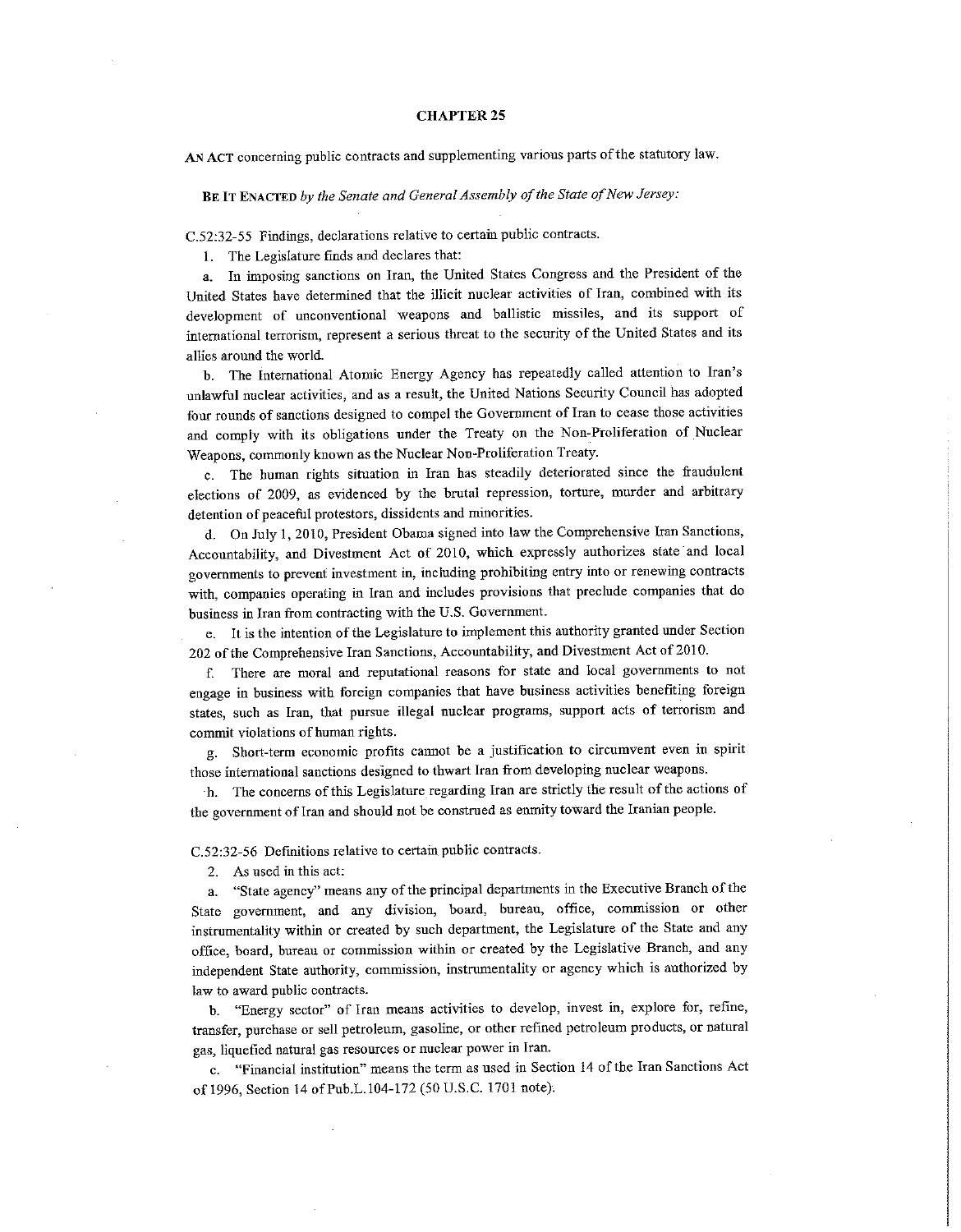d. "Iran" means the government of Iran, and includes the territory of Iran and any other territory or marine area, including the exclusive economic zone and continental shelf, over which the government of Iran claims sovereignty, sovereign rights, or jurisdiction, provided that the government of Iran exercises partial or total control over the area or derives a benefit from economic activity in the area pursuant to international arrangements.

e. "Person or entity" means any of the following:

(1) A natural person, corporation, company, limited partnership, limited liability partnership, limited liability company, business association, sole proprietorship, joint venture, partnership, society, trust, or any other nongovernmental entity, organization, or group.

(2) Any governmental entity or instrumentality of a government, including a multilateral development institution, as defined in Section  $1701(c)(3)$  of the International Financial Institutions Act, 22 U.S.C. 262r(c)(3).

(3) Any parent, successor, subunit, direct or indirect subsidiary, or any entity under common ownership or control with, any entity described in paragraph  $(1)$  or  $(2)$ .

f. For the purposes of this act, a person engages in investment activities in Iran, if:

the person provides goods or services of  $$20,000,000$  or more in the energy sector of Iran, including a person that provides oil or liquefied natural gas tankers, or products used to construct or maintain pipelines used to transport oil or liquefied natural gas, for the energy sector of Iran; or

the person is a financial institution that extends \$20,000,000 or more in credit to another person, for 45 days or more, if that person will use the credit to provide goods or services in the energy sector in Iran and is identified on a list created pursuant to subsection b. of section 3 of this act as a person engaging in investment activities in Iran as described in subsection a. of section 3 of this act.

The State Treasurer shall adopt regulations that reduce the amounts provided for in this subsection if the State Treasurer determines that such change is permitted or required under Section 202 of the Comprehensive Iran Sanctions, Accountability, and Divestment Act of 2010.

C.52:32-57 Certain persons, entities prohibited from bidding on certain public contracts, maintenance of list.

3. a. A person or entity that, at the time of bid or proposal for a new contract or renewal of an existing contract, is identified on a list created pursuant to subsection b. of this section as a person or entity engaging in investment activities in Iran as described in subsection f. of section 2 of this act, shall be ineligible to, and shall not, bid on, submit a proposal for, or enter into or renew, a contract with a State agency for goods or services.

Within 90 days of the effective date of this act, the Department of the Treasury shall, using credible information available to the public, develop a list of persons or entities it determines engage in investment activities in Iran as described in subsection f. of section 2.

c. The department shall update the list every 180 days.

d. Before finalizing an initial list pursuant to subsection b. of this section or an updated list pursuant to subsection c. of this section, the department shall do the following before a person or entity is included on the list:

(1) Provide 90 days' written notice of its intent to include the person or entity on the list. The notice shall inform the person or entity that inclusion on the list would make the person or entity ineligible to bid on, submit a proposal for, or enter into or renew, a contract for goods or services with a State agency; and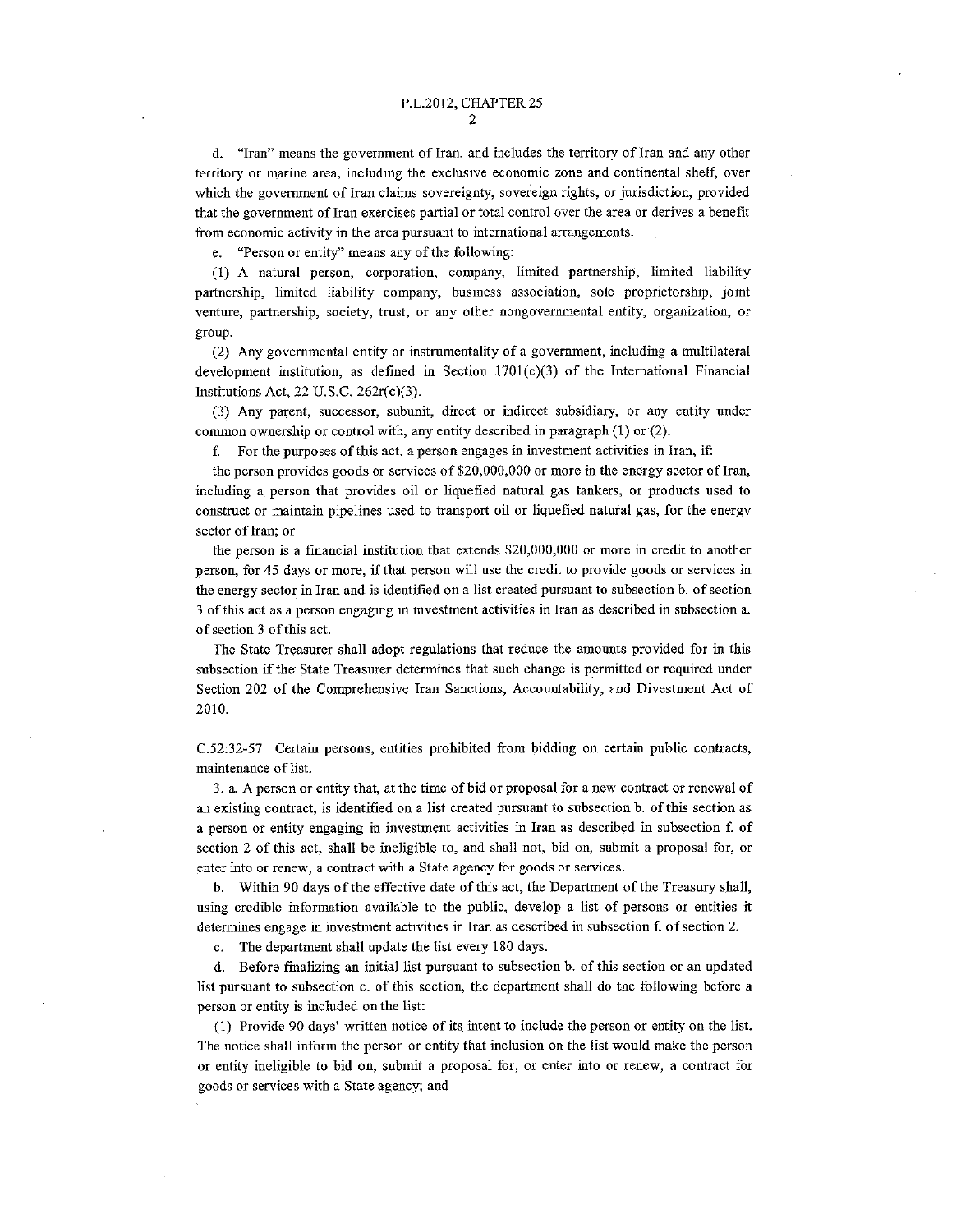(2) Provide a person or entity with an opportunity to comment in writing that it is not engaged in investment activities in Iran. If the person or entity demonstrates to the department that the person or entity is not engaged in investment activities in Iran as described in subsection f, of section 2 of this act, the person or entity shall not be included on the list, unless the person or entity is otherwise ineligible to bid on a contract as described in paragraph (3) of subsection a. of section 5 of this act.

(3) The department shall make every effort to avoid erroneously including a person or entity on the list.

#### C.52:32-58 Certification required.

4. a. A State agency shall require a person or entity that submits a bid or proposal or otherwise proposes to enter into or renew a contract to certify, at the time the bid is submitted or the contract is renewed, that the person or entity is not identified on a list created pursuant to subsection b. of section 3 of this act as a person or entity engaging in investment activities in Iran described in subsection f. of section 2 of this act.

b. The certification required shall be executed on behalf of the applicable person or entity by an authorized officer or representative of the person or entity.

c. In the event that a person or entity is unable to make the certification required because it or one of its parents, subsidiaries, or affiliates as defined in subsection e, of section 2 of this act has engaged in one or more of the activities specified in subsection f. of section 2 of this act, the person or entity shall provide to the State agency concerned, prior to the deadline for delivery of such certification, a detailed and precise description of such activities, such description to be provided under penalty of perjury.

d. The certifications provided under subsection a. of this section and disclosures provided under subsection c. of this section shall be disclosed to the public.

#### C.52:32-59 False certification, penalties.

5. a. If the department determines, using credible information available to the public and after providing 90 days' written notice and an opportunity to comment in writing for the person or entity to demonstrate that it is not engaged in investment activities in Iran, that the person or entity has submitted a false certification pursuant to section 4 of this act, and the person or entity fails to demonstrate to the department that the person or entity has ceased its engagement in the investment activities in Iran within 90 days after the determination of a false certification, the following shall apply:

(1) Pursuant to an action under subsection b. of this section, a civil penalty in an amount that is equal to the greater of \$1,000,000 or twice the amount of the contract for which the false certification was made.

(2) Termination of an existing contract with the State agency as deemed appropriate by the State agency.

(3) Ineligibility to bid on a contract for a period of three years from the date of the determination that the person or entity submitted the false certification.

b. The department shall report to the New Jersey Attorney General the name of the person or entity that the State agency determines has submitted a false certification under section 4 of this act, together with its information as to the false certification, and the Attorney General shall determine whether to bring a civil action against the person or entity to collect the penalty described in paragraph  $(1)$  of subsection a. of this section.

Only one civil action against the person or entity to collect the penalty described in paragraph (1) of subsection a. of this section may be brought for a false certification on a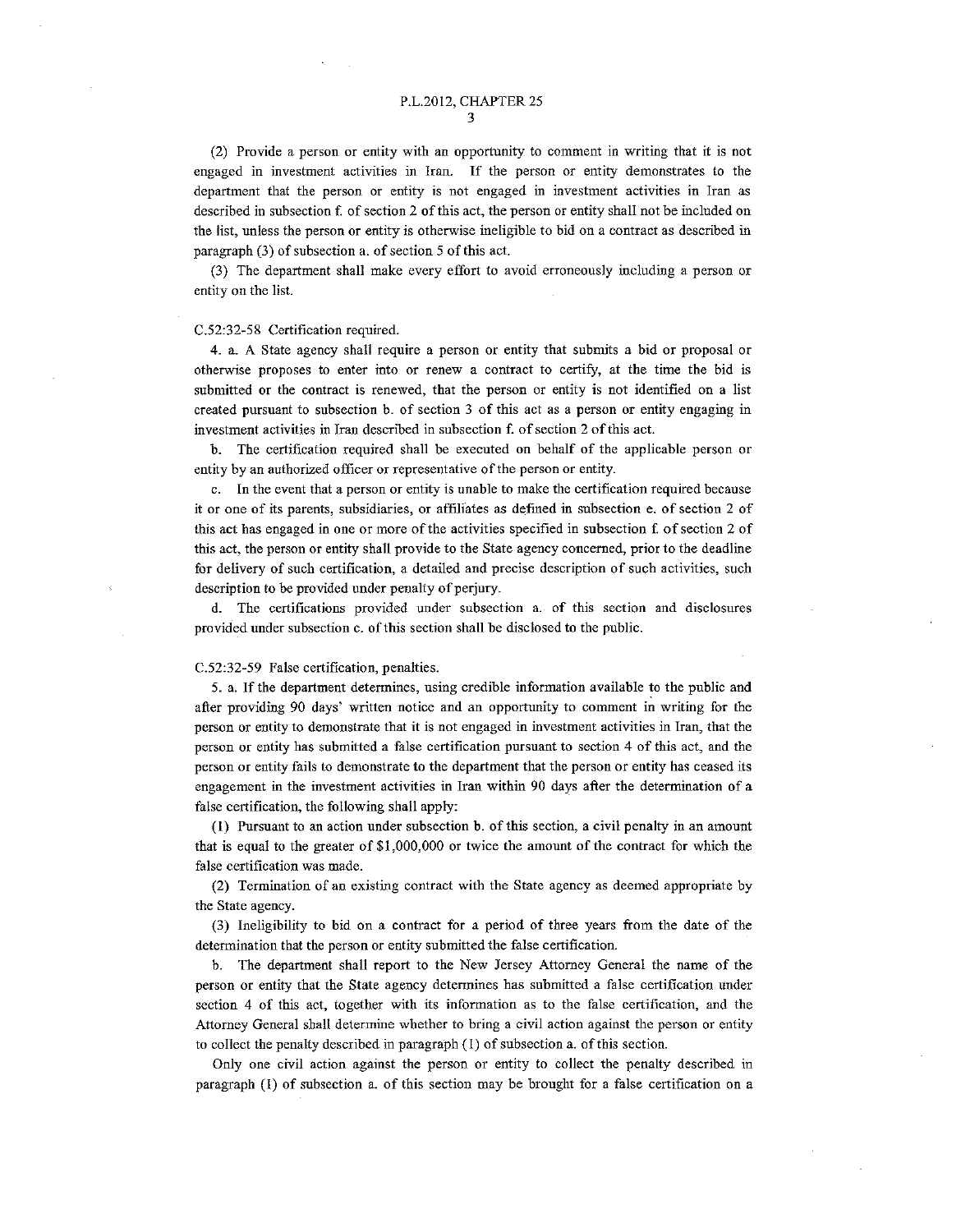contract. A civil action to collect such penalty shall commence within three years from the date the certification is made.

#### C.52:32-60 Written notice to Attorney General.

6. The Governor shall submit to the Attorney General of the United States a written notice describing this act within 30 days after its effective date.

#### C.40A:11-2.1 Civil action brought on behalf of local contracting unit.

7. a. A local contracting unit as defined in and subject to the provisions of the "Local Public Contracts Law," P.L.1971, c.198 (C.40A:11-1 et seq.), shall implement and comply with the provisions of P.L.2012, c.25 (C.52:32-55 et al.), except that the contracting unit shall rely on the list developed by the State Department of the Treasury pursuant to section 3 of P.L.2012, c.25 (C.52:32-57).

b. If the local contracting unit determines that a person or entity has submitted a false certification concerning its engagement in investment activities in Iran pursuant to section 4 of P.L.2012, c.25 (C.52:32-58), the local contracting unit shall report to the New Jersey Attorney General the name of that person or entity, and the Attorney General shall determine whether to bring a civil action against the person to collect the penalty prescribed in paragraph (1) of subsection a. of section 5 of P.L.2012, c.25 (C.52:32-59). The local contracting unit may also report to the municipal attorney or county counsel, as appropriate, the name of that person, together with its information as to the false certification, and the municipal attorney or county counsel, as appropriate, may determine to bring such civil action against the person to collect such penalty.

#### C.18A:18A-49.4 Civil action brought on behalf of board of education.

8. a. A board of education as defined in and subject to the provisions of the "Public School" Contracts Law," P.L.1977, c.114 (N.J.S.18A:18A-1 et seq.), shall implement and comply with the provisions of P.L.2012, c.25 (C.52:32-55 et al.), except that the board shall rely on the list developed by the State Department of the Treasury pursuant to section 3 of P.L.2012, c.25 (C.52:32-57).

b. If the board determines that a person or entity has submitted a false certification concerning its engagement in investment activities in Iran under section 4 of P.L.2012, c.25 (C.52:32-58), the board shall report to the New Jersey Attorney General the name of that person or entity, and the Attorney General shall determine whether to bring a civil action against the person to collect the penalty prescribed in paragraph (1) of subsection a. of section 5 of P.L.2012, c.25 (C.52:32-59).

The board may also report to the board's attorney the name of that person, together with its information as to the false certification, and the board's attorney may determine to bring such civil action against the person to collect such penalty.

#### C.18A:64A-25.43 Civil action brought on behalf of county college.

9. a. A county college as defined in and subject to the provisions of the "County College Contracts Law," P.L.1982, c.189 (C.18A:64A-25.1 et seq.), shall implement and comply with the provisions of P.L.2012, c.25 (C.52:32-55 et al.), except that the county college shall rely on the list developed by the State Department of the Treasury pursuant to section 3 of P.L.2012, c.25 (C.52:32-57).

b. If the county college determines that a person or entity has submitted a false certification concerning its engagement in investment activities in Iran pursuant to section 4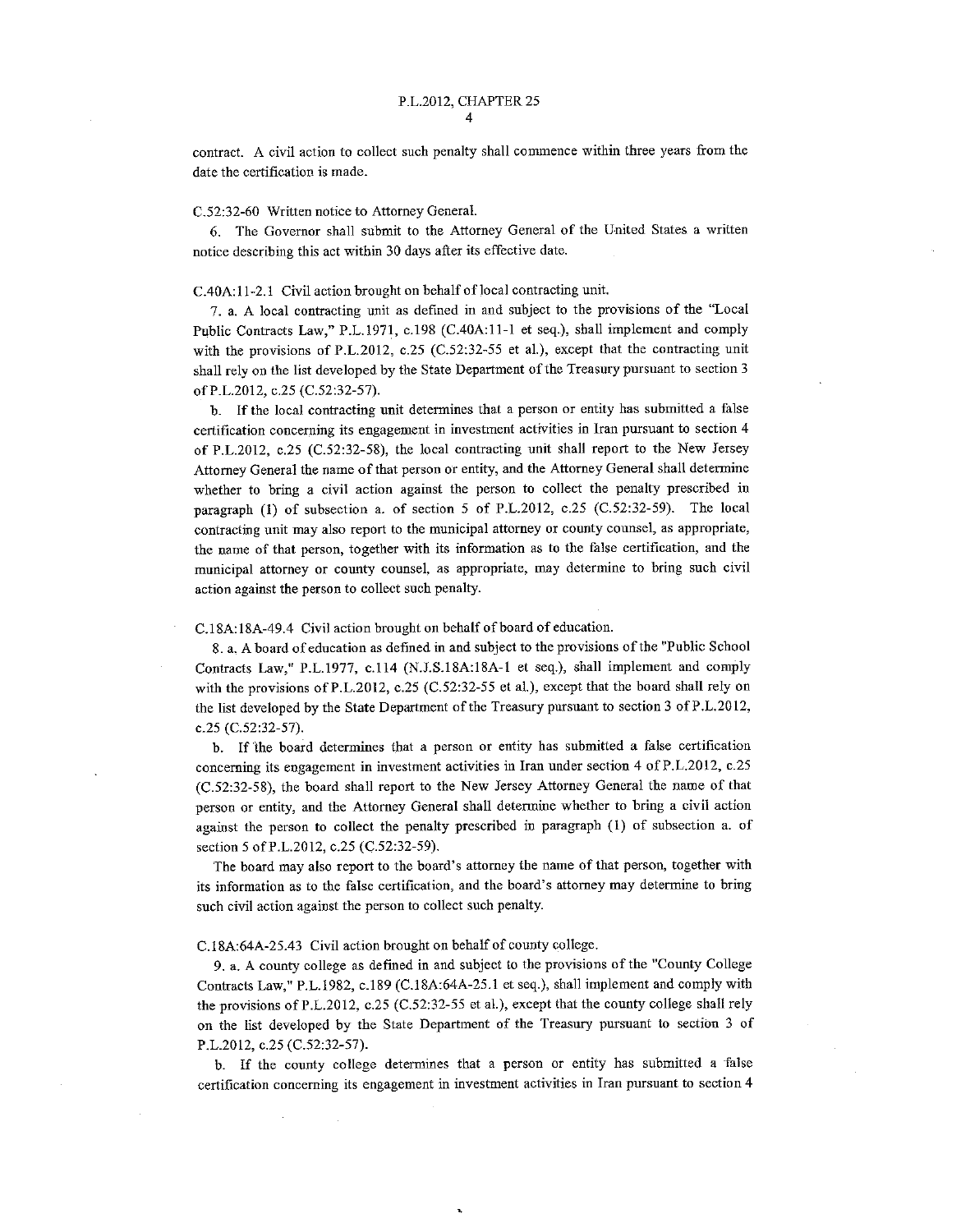of P.L.2012, c.25 (C.52:32-58), the county college shall report to the New Jersey Attorney General the name of that person, and the Attorney General shall determine whether to bring a civil action against the person or entity to collect the penalty prescribed in paragraph (1) of subsection a. of section 5 of P.L.2012, c.25 (C.52:32-59).

The county college may also report to the county college attorney the name of that person, together with its information as to the false certification, and the county college attorney may determine to bring such civil action against the person to collect such penalty.

10. This act shall take effect immediately but shall apply to contracts awarded or renewed commencing 30 days after the effective date of this act.

Approved July 30, 2012.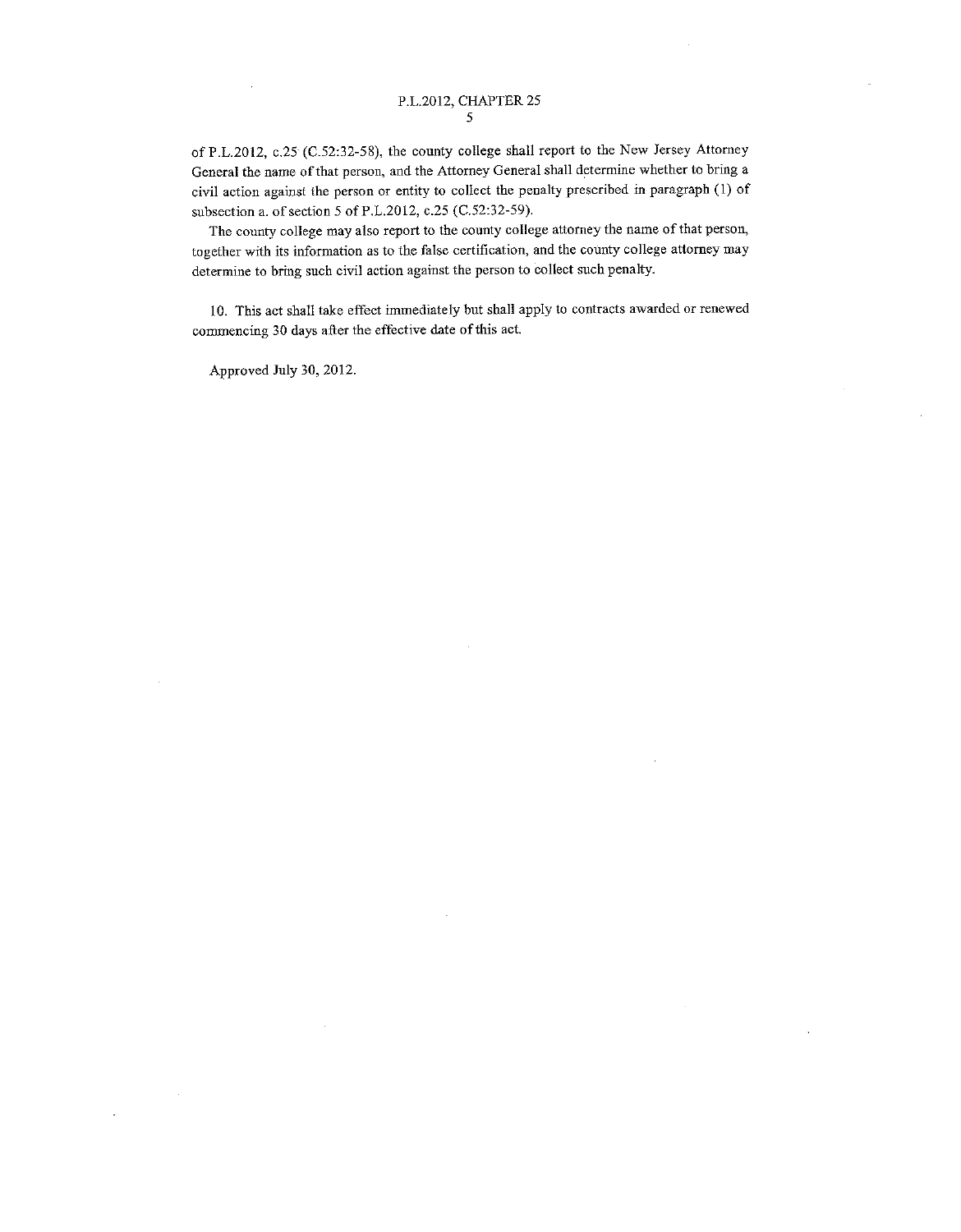#### State of New JerseyDivision of Purchase and Property DISCLOSURE OF INVESTMENT ACTIVITIES IN IRAN

Solicitation Number: Bidder/Offeror: 2007 2012 2012 2013 2014 2015 2016 2017 2018 2019 2019 2019 201

Pursuant to Public Law 2012, c. 25, any person or entity that submits a bid or proposal or otherwise proposes to enter into or renew a contract must complete the certification below to attest, under penalty of perjury, that the person or entity, or one of the person or entity's parents, subsidiaries, or affiliates, is not identified on a list created and maintained by the Department of the Treasury as a person or entity engaging in investment activities in Iran. If the Director finds a person or entity to be in violation of the principles which are the subject of this law, s/he shall take action as may be appropriate and provided by law. rule or contract, including but not limited to, imposing sanctions, seeking compliance, recovering damages, declaring the party in default and seeking debarment or suspension of the person or entity.

I certify, pursuant to Public Law 2012, c. 25, that the person or entity listed above for which I am authorized to bid/renew:

is not providing goods or services of \$20,000,000 or more in the energy sector of Iran, including a person or entity that provides oil or liquefied natural gas tankers, or products used to construct or maintain pipelines used to transport oil or  $\Box$ liquefied natural gas, for the energy sector of Iran, AND

is not a financial institution that extends \$20,000,000 or more in credit to another person or entity, for 45 days or more, If that person or entity will use the credit to provide goods or services in the energy sector in Iran.

In the event that a person or entity is unable to make the above certification because it or one of its parents, subsidiaries, or affiliates has engaged in the above-referenced activities, a detailed, accurate and precise description of the activities must be provided in part 2 below to the Division of Purchase and Property under penalty of perjury. Failure to provide such will result in the proposal being rendered as non-responsive and appropriate penalties. fines and/or sanctions will be assessed as provided by law.

#### PART 2: PLEASE PROVIDE FURTHER INFORMATION RELATED TO INVESTMENT ACTIVITIES IN IRAN

You must provide a detailed, accurate and precise description of the activities of the bidding person/entity, or one of its parents, subsidiaries or affiliates, engaging in the investment activities in Iran outlined above by completing the boxes below.

#### EACH BOX WILL PROMPT YOU'TO PROVIDE INFORMATION RELATIVE TO THE ABOVE QUESTIONS. PLEASE PROVIDE THOROUGH ANSWERS TO EACH QUESTION. IF YOU NEED TO MAKE ADDITIONAL ENTRIES, CLICK THE "ADD AN ADDITIONAL **ACTIVITIES ENTRY" BUTTON.**

**Relationship to Bidder/Offeror** Contract the Contract of Contract Contract Contract Contract Contract Contract Contract Contract Contract Contract Contract Contract Contract Contract Contract Contract Contract Contract Co Name Description of Activities **Container and Container and Container and Container and Container and Container** Duration of Engagement **Example 2018** Anticipated Cessation Date **Bidder/Offeror Contact Name Contact Phone Number Contact Phone Number** 

ADD AN ADDITIONAL ACTIVITIES ENTRY

Certification: I, being duly sworn upon my cath, hereby represent and state that the foregoing information and any attachments thereto to the best of my knowledge are true and complete. I attest that I am authorized to execute this certification on behalf of the above-referenced person or entity. I acknowledge that the State of New Jersey is relying on the information contained herein and thereby acknowledge that I am under a continuing obligation from the date of this certification through the completion of any contracts with the State to notify the State in writing of any changes to the answers of information contained herein. I acknowledge that I am aware that it is a criminal offense to make a false statement or misrepresentation in this certification, and if I do so, I recognize that I am subject to criminal prosecution under the law and that it will also constitute a material breach of my agreement(s) with the State of New Jersey and that the State at its option may declare any contract(s) resulting from this certification void and unenforceable.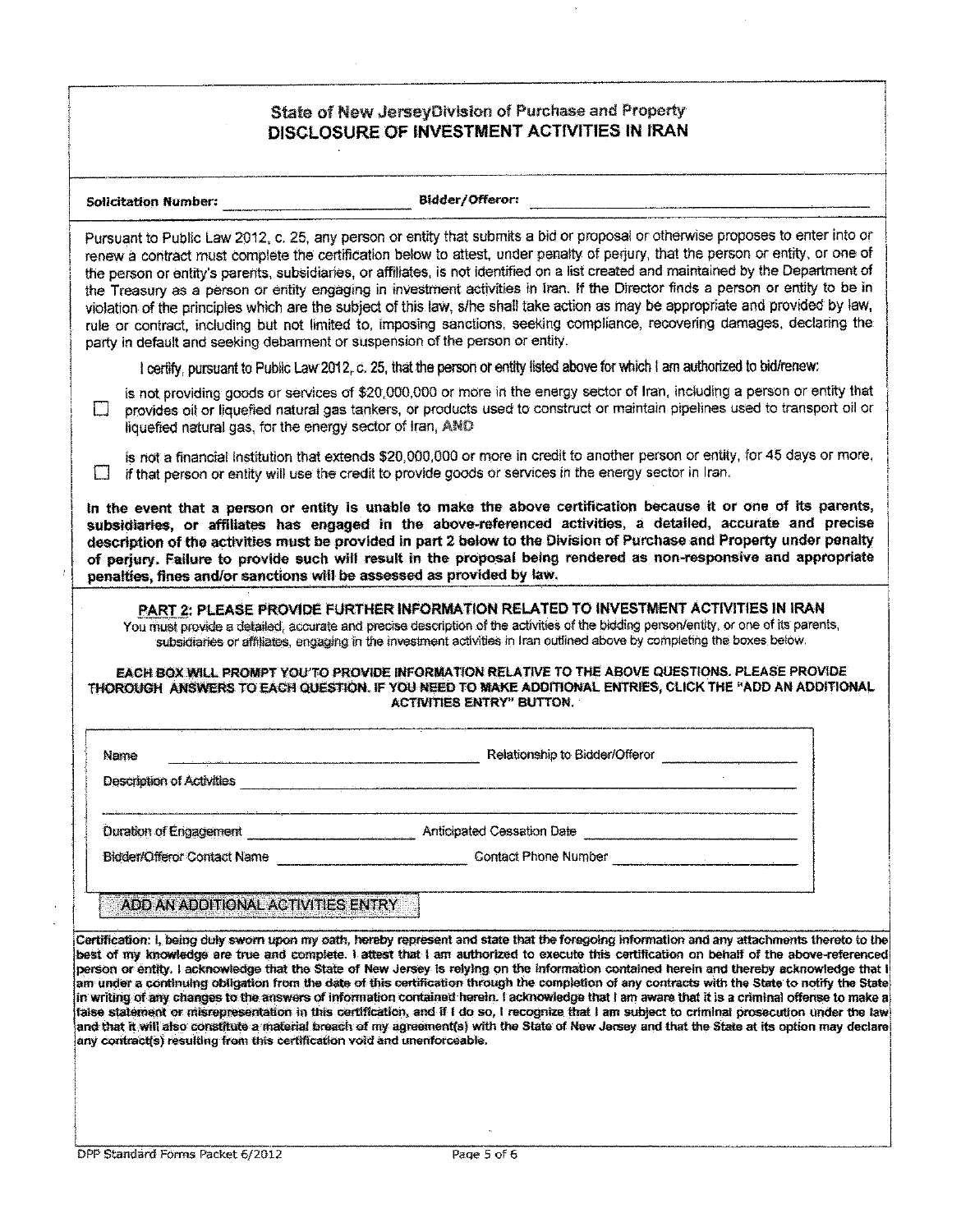# **CONTRACT AWARD**

Upon opening bids, pricing shall remain firm for a period of sixty (60) calendar days. In the event that the award is not made within sixty (60) calendar days, bidders may hold their bid consideration beyond sixty days or until the contract is awarded.

 Check here if willing to hold the pricing consideration beyond sixty days or until the contract is awarded.

 Check here if not willing to hold the pricing consideration beyond sixty days or until the contract is awarded.

**\_\_\_\_\_\_\_\_\_\_\_\_\_\_\_\_\_\_\_\_\_\_\_\_\_\_\_\_\_\_\_\_\_\_\_\_\_\_\_\_\_\_\_\_\_\_\_\_\_\_\_\_\_\_\_\_\_\_\_\_\_\_\_\_\_\_\_\_\_\_\_\_\_** 

**AUTHORIZED SIGNATURE**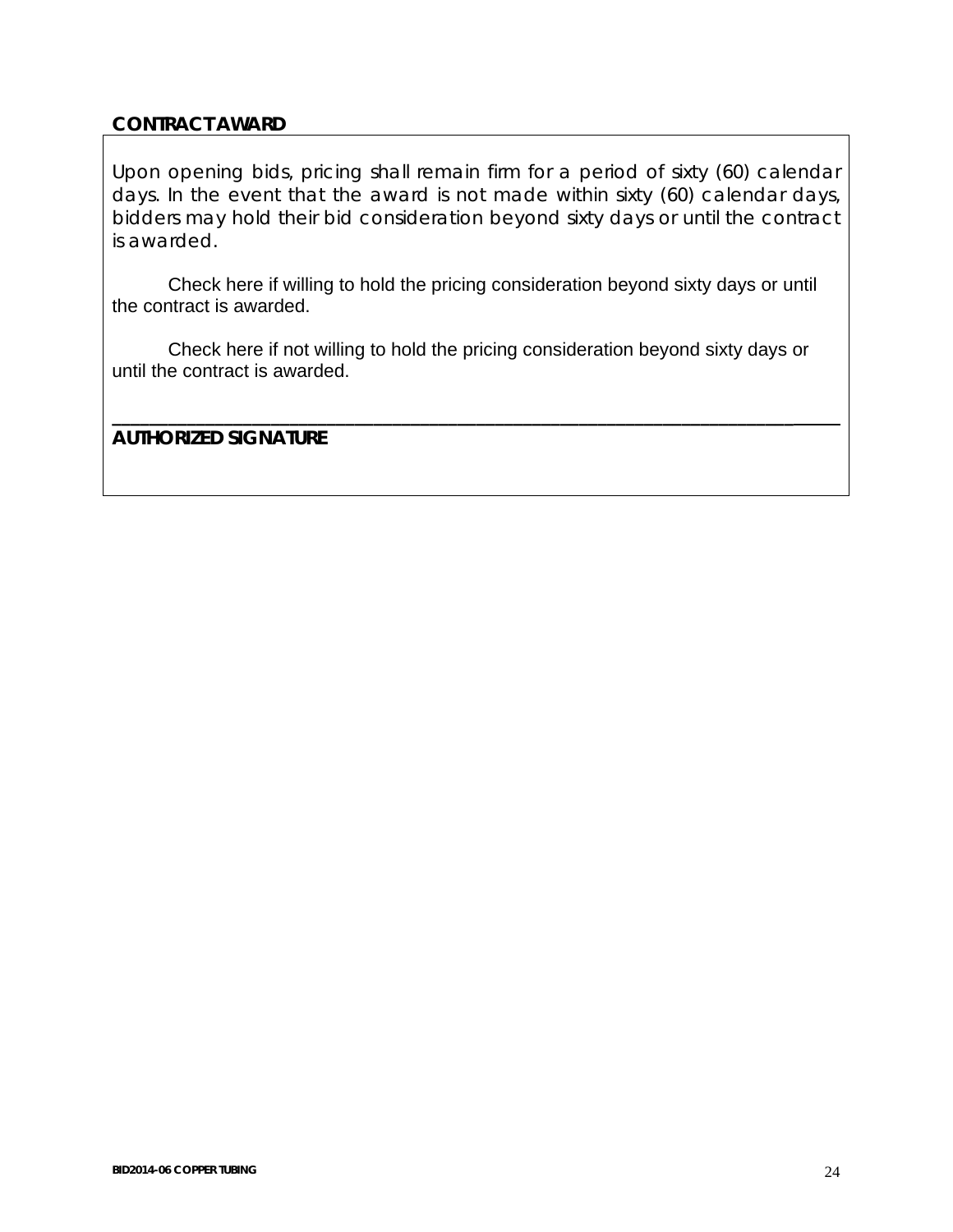# **EMERGENCY SERVICES**

In the event of an emergency, Vendor will provide priority service for the City of Trenton.

# **VENDOR EMERGENCY COMPLIANCE**

**YES** 

**NO** 

l

In the event of an emergency, identify your company procedure for emergency delivery of services should your facility be affected by a critical disruption:

\_\_\_\_\_\_\_\_\_\_\_\_\_\_\_\_\_\_\_\_\_\_\_\_\_\_\_\_\_\_\_\_\_\_\_\_\_\_\_\_\_\_\_\_\_\_\_\_\_\_\_\_\_\_\_\_\_\_\_\_\_\_\_\_\_\_\_\_\_

\_\_\_\_\_\_\_\_\_\_\_\_\_\_\_\_\_\_\_\_\_\_\_\_\_\_\_\_\_\_\_\_\_\_\_\_\_\_\_\_\_\_\_\_\_\_\_\_\_\_\_\_\_\_\_\_\_\_\_\_\_\_\_\_\_\_\_\_\_

\_\_\_\_\_\_\_\_\_\_\_\_\_\_\_\_\_\_\_\_\_\_\_\_\_\_\_\_\_\_\_\_\_\_\_\_\_\_\_\_\_\_\_\_\_\_\_\_\_\_\_\_\_\_\_\_\_\_\_\_\_\_\_\_\_\_\_\_\_

\_\_\_\_\_\_\_\_\_\_\_\_\_\_\_\_\_\_\_\_\_\_\_\_\_\_\_\_\_\_\_\_\_\_\_\_\_\_\_\_\_\_\_\_\_\_\_\_\_\_\_\_\_\_\_\_\_\_\_\_\_\_\_\_\_\_\_\_\_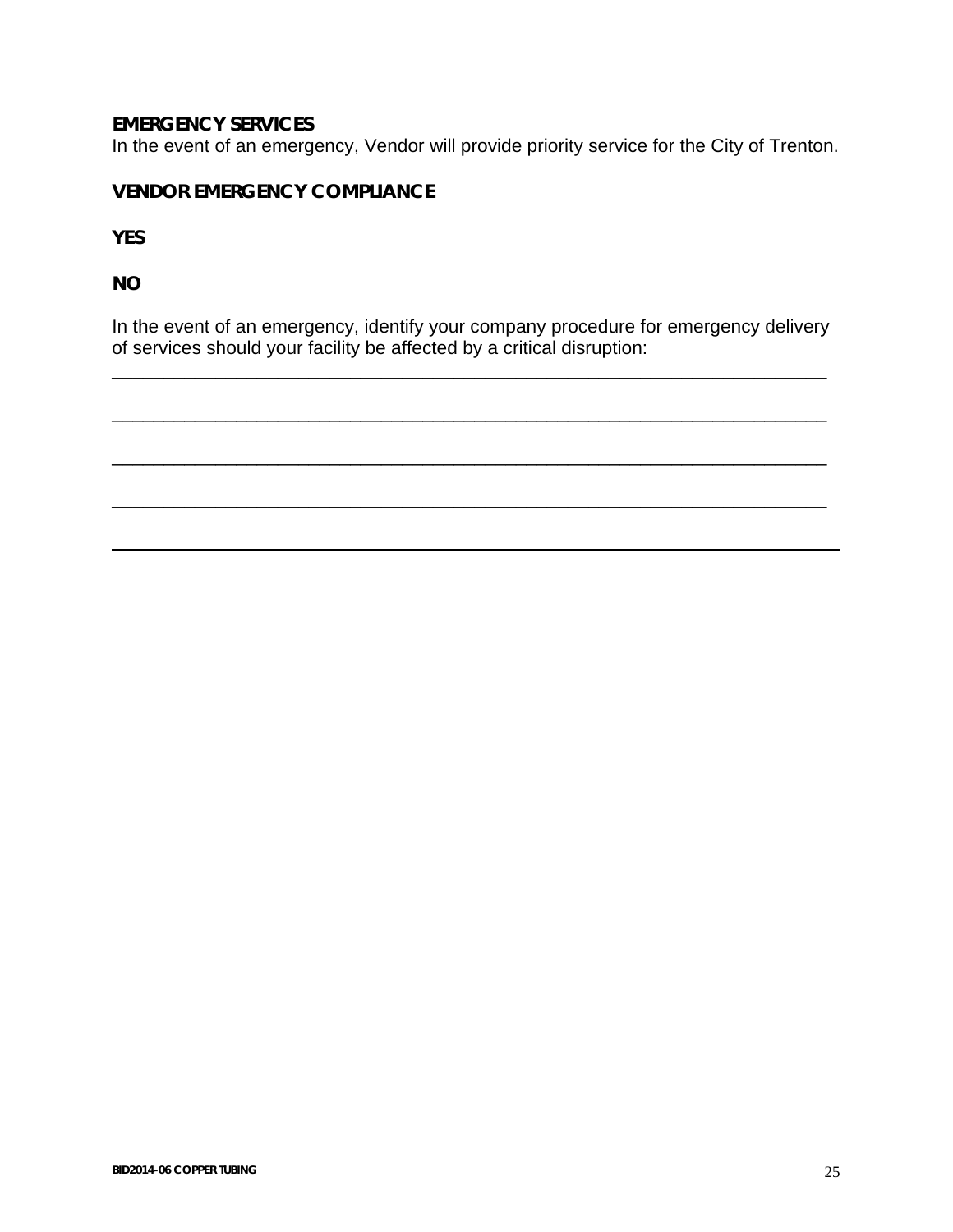# **IF AWARDED A CONTRACT, PLEASE PROVIDE CONTACT, ADDRESSES FOR PURCHASE ORDERS AND CHECK REMIT TO INFORMATION, COPY OF YOUR W9 AND UPON AWARD, FORWARD TO THE CITY OF TRENTON, ACCOUNTS AND CONTROL DEPARTMENT, 319 EAST STATE STREET, TRENTON, NJ 08608 (609) 989-3043.**

\_\_\_\_\_\_\_\_\_\_\_\_\_\_\_\_\_\_\_\_\_\_\_\_\_\_\_\_\_\_\_\_\_\_\_\_\_\_\_\_\_\_\_\_\_\_\_\_\_\_\_\_\_\_\_\_\_\_\_\_\_\_\_\_\_\_\_\_\_

\_\_\_\_\_\_\_\_\_\_\_\_\_\_\_\_\_\_\_\_\_\_\_\_\_\_\_\_\_\_\_\_\_\_\_\_\_\_\_\_\_\_\_\_\_\_\_\_\_\_\_\_\_\_\_\_\_\_\_\_\_\_\_\_\_\_\_\_\_

\_\_\_\_\_\_\_\_\_\_\_\_\_\_\_\_\_\_\_\_\_\_\_\_\_\_\_\_\_\_\_\_\_\_\_\_\_\_\_\_\_\_\_\_\_\_\_\_\_\_\_\_\_\_\_\_\_\_\_\_\_\_\_\_\_\_\_\_\_ \_\_\_\_\_\_\_\_\_\_\_\_\_\_\_\_\_\_\_\_\_\_\_\_\_\_\_\_\_\_\_\_\_\_\_\_\_\_\_\_\_\_\_\_\_\_\_\_\_\_\_\_\_\_\_\_\_\_\_\_\_\_\_\_\_\_\_\_\_ \_\_\_\_\_\_\_\_\_\_\_\_\_\_\_\_\_\_\_\_\_\_\_\_\_\_\_\_\_\_\_\_\_\_\_\_\_\_\_\_\_\_\_\_\_\_\_\_\_\_\_\_\_\_\_\_\_\_\_\_\_\_\_\_\_\_\_\_\_

\_\_\_\_\_\_\_\_\_\_\_\_\_\_\_\_\_\_\_\_\_\_\_\_\_\_\_\_\_\_\_\_\_\_\_\_\_\_\_\_\_\_\_\_\_\_\_\_\_\_\_\_\_\_\_\_\_\_\_\_\_\_\_\_\_\_\_\_\_ \_\_\_\_\_\_\_\_\_\_\_\_\_\_\_\_\_\_\_\_\_\_\_\_\_\_\_\_\_\_\_\_\_\_\_\_\_\_\_\_\_\_\_\_\_\_\_\_\_\_\_\_\_\_\_\_\_\_\_\_\_\_\_\_\_\_\_\_\_\_ \_\_\_\_\_\_\_\_\_\_\_\_\_\_\_\_\_\_\_\_\_\_\_\_\_\_\_\_\_\_\_\_\_\_\_\_\_\_\_\_\_\_\_\_\_\_\_\_\_\_\_\_\_\_\_\_\_\_\_\_\_\_\_\_\_\_\_\_

\_\_\_\_\_\_\_\_\_\_\_\_\_\_\_\_\_\_\_\_\_\_\_\_\_\_\_\_\_\_\_\_\_\_\_\_\_\_\_\_\_\_\_\_\_\_\_\_\_\_\_\_\_\_\_\_\_\_\_\_\_\_\_\_\_\_\_\_\_

**CONTRACT** 

**COMPANY** 

PURCHASE ORDER MAILED TO:

CHECK REMIT TO:

TELEPHONE

FAX